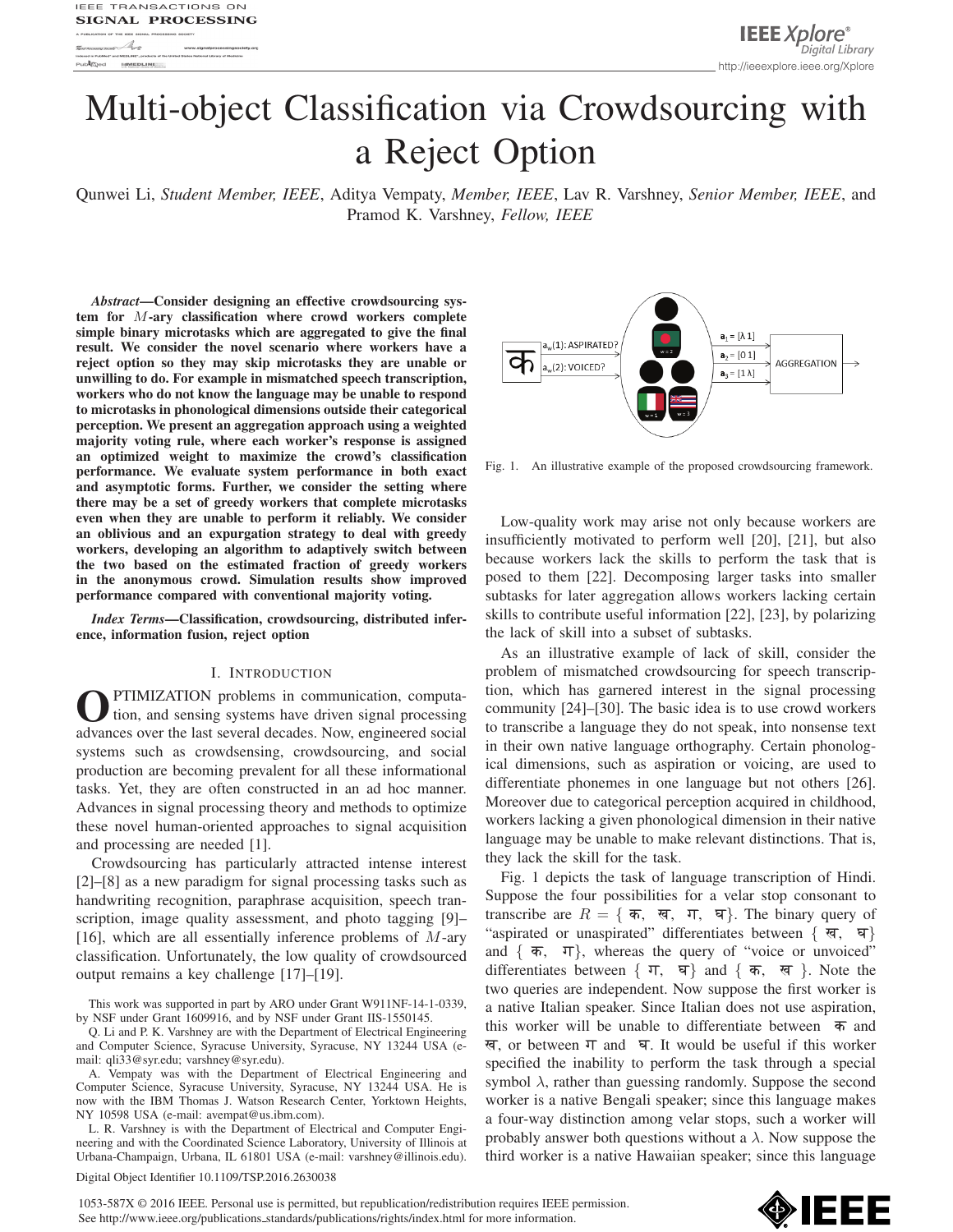does not use voicing, such a worker will not be able to differentiate between  $\overline{\phi}$  and  $\Pi$ , or between  $\overline{\phi}$  and  $\overline{\phi}$ . Hence, it would be useful if this worker answered  $\lambda$  for the question of differentiating among these two subchoices.

The present paper allows workers to not respond, i.e. allowing a *reject option*, as in the example. Research in psychology suggests a greater tendency to select the reject option when the choice set offers several attractive alternatives but none that can be easily justified as the best, resulting in less arbitrary decisions [31]. The reject option has previously been considered in the machine learning and signal processing literatures [32]–[36], but we specifically consider worker behavior and aggregation rules for crowdsourcing with a reject option. To characterize performance, we derive a closed-form expression for the probability of a microtask being correct, together with the asymptotic performance when the crowd size is large.

Several methods have been proposed to deal with noisy crowd work when crowd workers are required to provide a definitive yes/no response [21]–[23], [37]–[41], rather than allowing a reject option. Without the reject option, noisy responses to tasks cannot be tagged before aggregation so appropriate weights cannot be assigned [37]. For instance, the popular majority voting rule weights all answers equally [42], though new weighted aggregation rules have also been developed [37], [39]. We employed error-control codes and decoding algorithms to design reliable crowdsourcing systems with unreliable workers [22]. A group control mechanism where worker reputation is used to partition the crowd into groups is presented in [40], [41]; comparing group control to majority voting indicates majority voting is more cost-effective on less complex tasks [21].

Note that under typical crowdsourcing incentive schemes based on work volume, workers may respond to tasks for which they are not sufficiently skilled, even when a reject option is available. We therefore also consider the case where a greedy fraction of the anonymous crowd workers complete all microtasks with random guesses to maximize their rewards.

The main contributions of this paper are threefold. First, we study a new crowdsourcing paradigm where similarly-difficult microtasks are performed by workers having a reject option so they can skip microtasks if they cannot respond reliably. We assign a weight for every worker's response based on the number of skipped microtasks, yielding significant performance improvement when compared to when all workers must respond. We also provide asymptotic performance analysis as crowd size increases (worker pools are typically large in crowdsourcing). Next, we consider the setting where a fraction of greedy crowd workers respond to all tasks, first continuing to employ the oblivious strategy of weighting by response number and investigating the error performance as a function of the fraction of greedy workers in the crowd. We then study another strategy, an expurgation strategy, where responses of workers that respond to all microtasks are discarded and the remaining workers' responses are assigned optimized weights. Finally, an adaptive algorithm to switch between oblivious and expurgation strategies is derived, based on estimating several crowd parameters such as fraction of greedy workers.

Although the contributions listed above are stated for the

crowdsourcing paradigm, our results hold for other signal classification tasks when decisions are made using signals that are quite uncertain. This is known as classification with a reject option [43] and has been focus of several recent studies in signal processing research including pattern recognition, image, and speech classification [33], [34], [36], [44], [45].

## II. CLASSIFICATION TASK FOR CROWDS

Consider  $W$  workers taking part in an  $M$ -ary classification task. Each worker is asked  $N$  simple binary questions, termed microtasks, which eventually lead to a decision among the M classes. We assume it is possible to construct  $N = \lceil \log_2 M \rceil$ <br>independent microtasks of equal difficulty. Such microtasks independent microtasks of equal difficulty. Such microtasks can be designed using taxonomy and dichotomous keys [46]. The workers submit results that are combined to give the final decision. A worker's answer to a single microtask is represented by either "1" (Yes) or "0" (No) [22] and so the wth worker's ordered answers  $\mathbf{a}_w(i)$ ,  $i \in \{1, 2, ..., N\}$  to all microtasks form an N-bit word, denoted **a**w.

Each worker has the reject option of skipping microtasks; we denote a skipped answer as  $\lambda$ , whereas "1/0" (Yes/No) responses are termed *definitive answers*. Due to variability in worker expertise, the probability of submitting definitive answers is different for each worker. Let  $p_{w,i}$  represent the probability the wth worker submits  $\lambda$  for the *i*th microtask. Similarly, let  $r_{w,i}$  be the probability  $\mathbf{a}_w(i)$ , the *i*th answer of the wth worker, is correct given a definitive answer has been submitted. Due to worker anonymity, we study performance when  $p_{w,i}$  and  $r_{w,i}$  are realizations of certain probability distributions, denoted  $F_P(p)$  and  $F_R(r)$  with corresponding means m and  $\mu$ , respectively. Let  $H_0$  and  $H_1$  be hypotheses of bits "0" and "1" for a single microtask, respectively. For simplicity of performance analysis, "0" and "1" are assumed equiprobable for every microtask. The crowdsourcing platform or fusion center (FC) collects the  $N$ -bit words from  $W$ workers and aggregates results, as discussed next.

## *A. Weighted Majority Voting*

We first investigate weighted majority voting as the fusion rule for classification. Consider all object classes as elements in the set  $D = \{e_i\}, j = 1, \ldots, M$ , where  $e_i$  represents the jth class. As indicated earlier, a worker's definitive responses to the microtasks determine a subset in the original set  $D$ , consisting of multiple elements/classes. If all responses from the crowd are definitive, the final subsets are singletons and a single class is identified as the object class. Since some microtasks may be answered with a response  $\lambda$ , the resulting subsets may not be singletons and each element of the same corresponding subsets will be chosen equiprobably as the classification decision. Let us denote the subset determined by the definitive answers of the wth worker as  $D_w \in D$ . The task manager assigns the same weight to all elements in  $D_w$ based on the wth worker's answer. With the submitted answers from W workers, we determine the overall weight assigned to any *j*th element of  $D$  as

$$
\mathbb{W}(e_j) = \sum_{w=1}^{W} W_w I_{D_w} \langle e_j \rangle, j = 1, 2, ..., M, \ D_w \in D, (1)
$$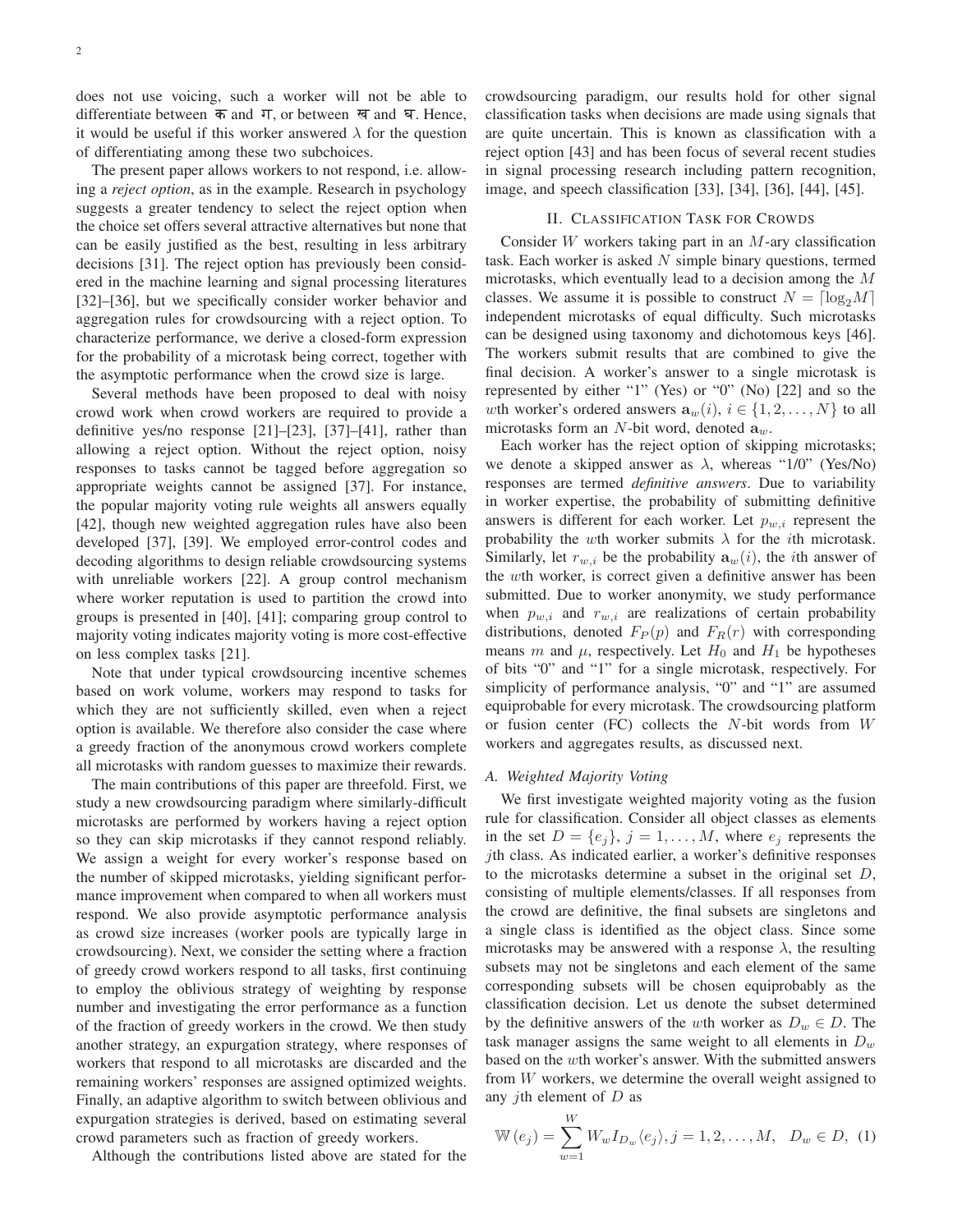where  $W_w$  is the weight<sup>1</sup> assigned to  $D_w$ , and  $I_{D_w}(e_i)$  is an indicator function which equals 1 if  $e_j \in D_w$  and 0 otherwise. Then the element  $e_D$  with the highest weight is selected as the final class, and the classification rule is stated as

$$
e_D = \arg\max_{e_j \in D} \{ \mathbb{W}(e_j) \}.
$$
 (2)

For tie-breaking, randomly choose from the classes with the same weight. Notice that conventional majority voting requires full completion of all microtasks without the reject option and has identical  $W_w$  for each worker's decision.

Next, we show how the problem formulated in (2) can be further decomposed.

*Proposition 1:* Classification rule (2) is equivalent to bitby-bit decision since the *i*th bit,  $i = 1, \ldots, N$ , is decided by

$$
\sum_{w=1}^{W} W_w I_1 \langle i, w \rangle \geqslant_{H_0}^{H_1} \sum_{w=1}^{W} W_w I_0 \langle i, w \rangle, \tag{3}
$$

where  $I_s \langle i, w \rangle$ ,  $s \in \{0, 1\}$ , is the indicator function which is 1 if the wth worker's answer to the ith bit is "s", otherwise  $I_s \langle i, w \rangle = 0$ . For tie-breaking, randomly choose 0 or 1.

*Proof:* The class  $e_D$  corresponds to a unique N-bit word. Thus, if the  $i$ th bit of the  $N$ -bit word corresponding to the class  $e_D$  is equal to s, s has the same weight as assigned to  $e_D$ , which is greater than or equal to the symbol  $1 - s$ .

# *B. Optimal Bit-by-bit Bayesian Aggregation*

Let  $A(i)=[\mathbf{a}_1(i), \mathbf{a}_2(i),\ldots, \mathbf{a}_W(i)]$  denote all the answers to ith microtask collected from the crowd. For the binary hypothesis testing problem corresponding to the ith bit of the N-bit word, the log-likelihood ratio test is

$$
\log \frac{P(H_1|\mathcal{A}(i))}{P(H_0|\mathcal{A}(i))} \underset{H_0}{\overset{H_1}{\geq}} 0,\tag{4}
$$

where  $P(\cdot)$  denotes the probability density function. We can express the likelihood ratio as

$$
\frac{P(H_1|\mathcal{A}(i))}{P(H_0|\mathcal{A}(i))} = \frac{\prod_{w=1}^{W} P(\mathbf{a}_w(i)|H_1)}{\prod_{w=1}^{W} P(\mathbf{a}_w(i)|H_0)}
$$
\n
$$
= \frac{\prod_{S_1} (1 - p_{w,i}) r_{w,i} \prod_{S_0} (1 - p_{w,i}) (1 - r_{w,i}) \prod_{S_\lambda} p_{w,i}}{\prod_{S_1} (1 - p_{w,i}) (1 - r_{w,i}) \prod_{S_0} (1 - p_{w,i}) r_{w,i} \prod_{S_\lambda} p_{w,i}},
$$
\n(5)

where  $S_1$  is the set of w such that  $\mathbf{a}_w(i)=1$ ,  $S_0$  is the set of w such that  $\mathbf{a}_w(i)=0$  and  $S_\lambda$  is the set of w such that  $\mathbf{a}_w(i) = \lambda$ , respectively. Then, it is straightforward to show that the test for the decision on the  $i$ th bit is

$$
\sum_{w \in S_1} \log \frac{r_{w,i}}{1 - r_{w,i}} \mathop{\gtrless}^H_{H_0} \sum_{w \in S_0} \log \frac{r_{w,i}}{1 - r_{w,i}}.
$$
 (6)

Note that the optimal Bayesian criterion can also be viewed as the general weighted majority voting rule in (3) with weight  $W_w = \log \frac{r_{w,i}}{1-r_{w,i}}$ , also called the Chair-Varshney rule [47]. Note that (3) represents majority voting when  $W_w = 1$ .

<sup>1</sup>The assignment of these weights will be discussed later in the paper.

However, this optimal Bayesian criterion can only be used if  $r_{w,i}$  for every worker is known *a priori*, which is usually difficult to estimate for anonymous crowds just from submitted answers. The difficulty in obtaining prior information makes the simple majority voting scheme very effective and therefore widely used [42]. We show later that our proposed method which need not estimate  $r_{w,i}$  but only its mean  $\mu$ —can outperform conventional majority voting.

#### *C. Class-based Aggregation Rule*

For the general weighted majority voting scheme where  $e_C$ is the correct class, the probability of misclassification is

$$
P_m = \Pr(e_D \neq e_C)
$$
  
= 
$$
\Pr\left(\arg\max_{e_j \in D} \left\{ \sum_{w=1}^W W_w I_{D_w} \langle e_j \rangle \right\} \neq e_C \right)
$$
  
= 
$$
1 - \Pr\left(\arg\max_{e_j \in D} \left\{ \sum_{w=1}^W W_w I_{D_w} \langle e_j \rangle \right\} = e_C \right), \quad (7)
$$

where  $Pr(\mathcal{E})$  is the occurrence probability of event  $\mathcal{E}$ .

A closed-form expression for the error probability  $P_m$  cannot be derived without an explicit expression for  $W_w$ ; hence it is difficult to determine the optimal weights to minimize  $P_m$ .

Consequently, we consider an optimization problem based on a different objective function and propose a novel weighted majority voting method that outperforms simple majority voting. Note that  $e_D$  is chosen as the decision for classification such that  $e_D$  has the maximum overall weight collected from all the workers. Thus, we maximize the average overall weight assigned to the correct class while the overall weight collected by all the elements remains the same as the other existing methods such as majority voting. We state the optimization problem over the weights as

maximize 
$$
E_C
$$
 [W]  
subject to  $E_O$  [W] = K (8)

where  $E_C$  [W] is the crowd's average weight contribution to the correct class and  $E_O$  [W] is the average weight contribution to all possible classes.  $K$  is set to a constant so we are looking for a maximized portion of weight contribution to the correct class while the weight contribution to all classes remains fixed. This procedure ensures one cannot obtain greater  $E_C$  [W] by simply increasing the weight for each worker's answer, while  $K$  results in a normalized weight assignment scheme. If two weight assignment schemes share the same value of  $E_O$  [W], one can expect better performance by the scheme with higher  $E_C$  [W]. Thus, K facilitates a relatively easier performance comparison of different weight assignment schemes.

#### III. SYSTEM WITH HONEST CROWD WORKERS

We first consider the case where the crowd is entirely composed of honest workers—workers that are not greedy and honestly observe, think, and answer microtasks posed to them, while skipping queries they are not confident about. The wth worker responds with a  $\lambda$  to the *i*th microtask with probability  $p_{w,i}$ . Next, we derive the optimal weight  $W_w$  for the wth worker in this case.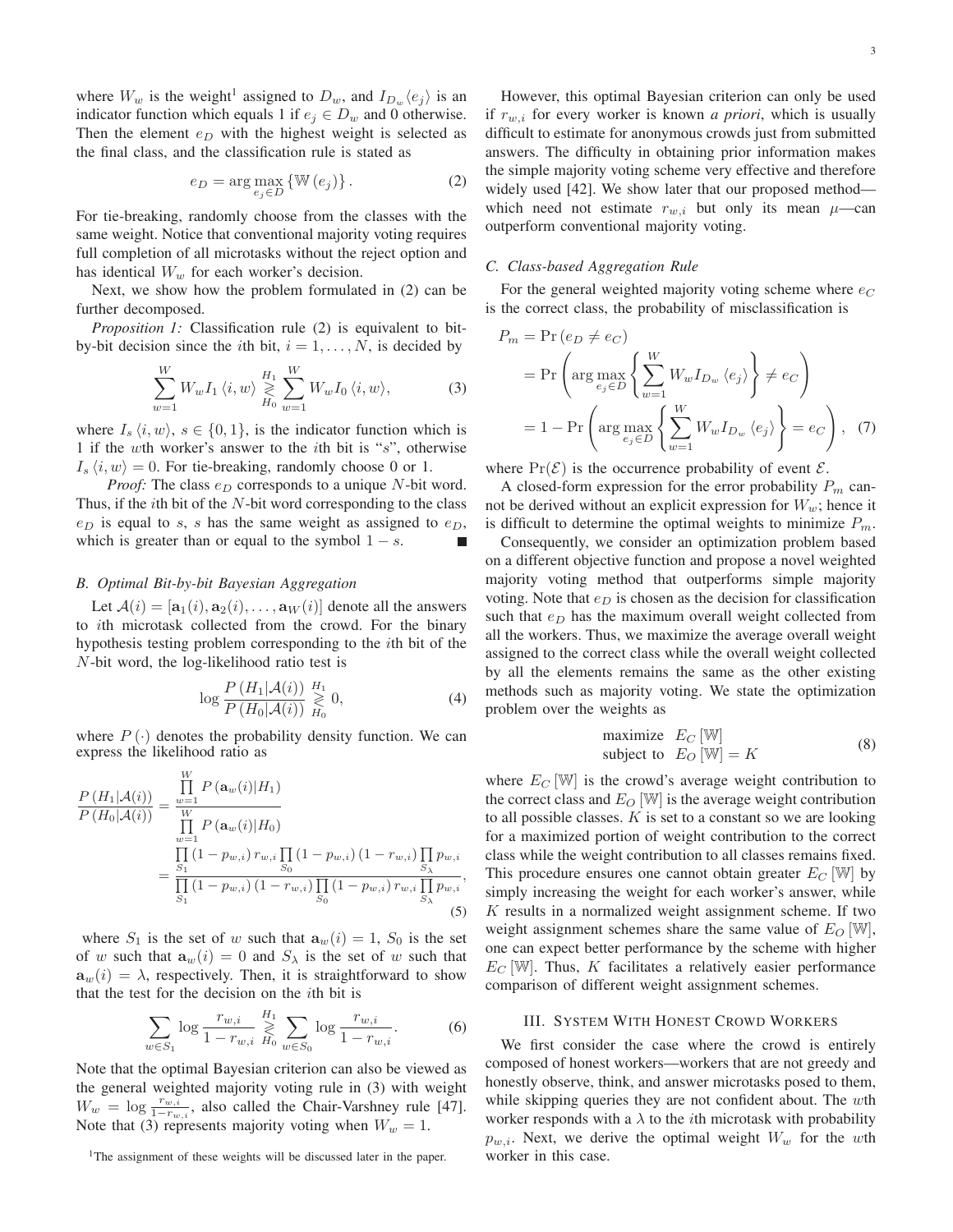*Proposition 2:* To maximize the normalized average weight assigned to the correct classification element, the weight for wth worker's answer is given by  $W_w = \mu^{-n}$ , where  $\mu =$  $E[r_{w,i}]$  and n is the number of definitive answers that the wth worker submits.

*Proof:* See Appendix A.

Note that when workers are forced to make a hard decision for every single bit, the weights derived above become identical. In general, the weight depends on the number of questions answered by a worker: if more questions are answered, the weight assigned to the corresponding worker's answer is larger. Assuming a worker's correct probability is greater than half if he/she gives a definitive answer, a larger number of definitive answers increases the chance the quality of the worker is higher than others. Increased weight can thereby emphasize the contribution of high-quality workers and improve overall classification performance.

## *A. Estimation of* μ

Before the proposed aggregation rule can be used, note that  $\mu$  has to be estimated to assign the weight for every worker's answers. Here, we give two approaches to estimate  $\mu$ .

*1) Training-based:* In addition to the N microtasks, the task manager inserts additional questions to estimate the crowd's  $\mu$  value. The answers to such "gold standard" questions are known to the manager [48], [49]. By checking the crowd worker's answers,  $\mu$  can be estimated. Suppose the first T questions are training questions, and let **B** be the T-bit correct answers to them. First, we calculate the ratio  $r(w)$  as

$$
r(w) = \sum_{i=1}^{T} \frac{I_{\bar{\mathbf{B}}(i)} \langle \mathbf{a}_{w}(i) \rangle}{I(w)},
$$
\n(9)

where  $I_x \langle y \rangle$  is the indicator function which is 1 if  $x = y$  and<br>0 otherwise, and  $I(w) = \sum_{i=1}^{T} (L/i, w) + L(i, w)$ . In order 0 otherwise, and  $I(w) = \sum_{i=1}^{T} (I_1 \langle i, w \rangle + I_0 \langle i, w \rangle)$ . In order to avoid the cases where some workers submit  $\lambda$  for all the to avoid the cases where some workers submit  $\lambda$  for all the training questions, we estimate  $\mu$  as follows

$$
\hat{\mu} = \frac{1}{W - \epsilon} \sum_{w=1}^{W} r(w),\tag{10}
$$

where  $\epsilon$  is the number of workers that submit all  $\lambda$  for the training questions and the corresponding  $r(w)$  is set to 0.

*2) Majority-voting based:* We use majority voting to obtain the initial aggregation result and set it as the benchmark to estimate  $\mu$ . First, all the answers  $\mathbf{a}_w(i)$  are collected to obtain the benchmark  $\mathcal{B}(i)$  by traditional majority voting, where  $i =$  $1, \ldots, N$ . Note that  $\mathcal{B}(i)$  may contain  $\lambda$  since it is possible that all answers  $\mathbf{a}_w(i)$  have  $\lambda$  at the same position. Then, for the wth worker, we calculate the ratio  $r(w)$  as

$$
r(w) = \sum_{i=1}^{N} \frac{I_{\mathcal{B}(i)} \langle \mathbf{a}_w(i) \rangle}{I(w)},
$$
\n(11)

where  $I_{\lambda}(\lambda) = 0$ , and  $I(w) = \sum_{i=1}^{N} (I_1\langle i, w \rangle + I_0\langle i, w \rangle)$ . As before, we estimate  $\mu$  as in (10), but where  $\epsilon$  is the number of workers that submit  $\lambda$  for all microtasks.

#### *B. Performance Analysis*

In this subsection, we characterize performance of the proposed classification framework in terms of probability of correct classification  $P_c$ . Note that we have overall correct classification only when all the bits are classified correctly, $2$ which also offers the lower bound in the general case where the microtasks are not completely independent of each other.

First, we restate the bit decision criterion in (3) as

$$
\sum_{w=1}^{W} T_w \underset{H_0}{\geq 0} 0 \tag{12}
$$

with  $T_w = W_w (I_1 \langle i, w \rangle - I_0 \langle i, w \rangle)$ , where the resulting  $T \in I_{-U} - N_{-U} - N_{+1} - I_0 U_1$  $T_w \in \{-\mu^{-N}, -\mu^{-N+1}, \ldots, -\mu^{-1}, 0, \mu^1, \ldots, \mu^{N-1}, \mu^N\}.$ <br>Proposition 3: For the *i*th bit, the probability mass function

*Proposition 3:* For the *i*th bit, the probability mass function of  $T_w$  under hypothesis  $H_s$ ,  $\Pr(T_w|H_s)$ , for  $s \in \{0,1\}$ , is:

$$
\Pr(T_w = I(-1)^{t+1} \mu^{-n} | H_s)
$$
  
= 
$$
\begin{cases} r_{w,i}^{1-|s-t|} (1 - r_{w,i})^{|s-t|} \varphi_n(w), I = 1 \\ p_{w,i}, & I = 0 \end{cases}
$$
,  
 $t \in \{0, 1\}, n \in \{1, ..., N\},$  (13)

where  $I = I_1\langle i, w \rangle + I_0\langle i, w \rangle$ ,  $\varphi_n(w) = (1$  $p_{w,i})\sum_{C} \prod_{\substack{j=1 \ j \neq i}}^{N} p_{w,j}^{k_j} (1 - p_{w,j})^{1-k_j}$  and C is the set  $\sqrt{ }$  $\mathcal{L}$ 

$$
C = \left\{ \{k_1, k_2, \ldots, k_{i-1}, k_{i+1}, \ldots, k_N\} : \sum_{\substack{j=1 \ j \neq i}}^N k_j = N - n \right\}
$$

with  $k_j \in \{0, 1\}.$ 

*Proof:* See Appendix B.

Since hypotheses  $H_0$  and  $H_1$  are assumed equiprobable, the correct classification probability for the *i*th bit  $P_{c,i}$  is

$$
P_{c,i} = \frac{1 + P_{d,i} - P_{f,i}}{2},\tag{14}
$$

where  $P_{d,i}$  is the probability of deciding the *i*th bit as "1" when the true bit is "1" and  $P_{f,i}$  is the probability of deciding the ith bit as "1" when the true bit is "0".

*Proposition 4:* The probability of correct classification for the *i*th bit  $P_{c,i}$  is

$$
P_{c,i} = \frac{1}{2} + \frac{1}{2} \sum_{S} \begin{pmatrix} W \\ \mathbb{Q} \end{pmatrix} (F_i(\mathbb{Q}) - F'_i(\mathbb{Q})) + \frac{1}{4} \sum_{S'} \begin{pmatrix} W \\ \mathbb{Q} \end{pmatrix} (F_i(\mathbb{Q}) - F'_i(\mathbb{Q})) \qquad (15)
$$

with

$$
F_i(\mathbb{Q}) = \prod_{w \in G_{\lambda}} p_{w,i} \prod_{w \in G_0} (1 - r_{w,i}) \varphi_n(w) \prod_{w \in G_1} r_{w,i} \varphi_n(w)
$$

and

$$
F_i'(\mathbb{Q}) = \prod_{w \in G_{\lambda}} p_{w,i} \prod_{w \in G_1} (1 - r_{w,i}) \varphi_n(w) \prod_{w \in G_0} r_{w,i} \varphi_n(w),
$$

<sup>2</sup>When  $N > log_2 M$ , the N-bit answer after aggregation may correspond to a class that does not exist; this is also misclassification.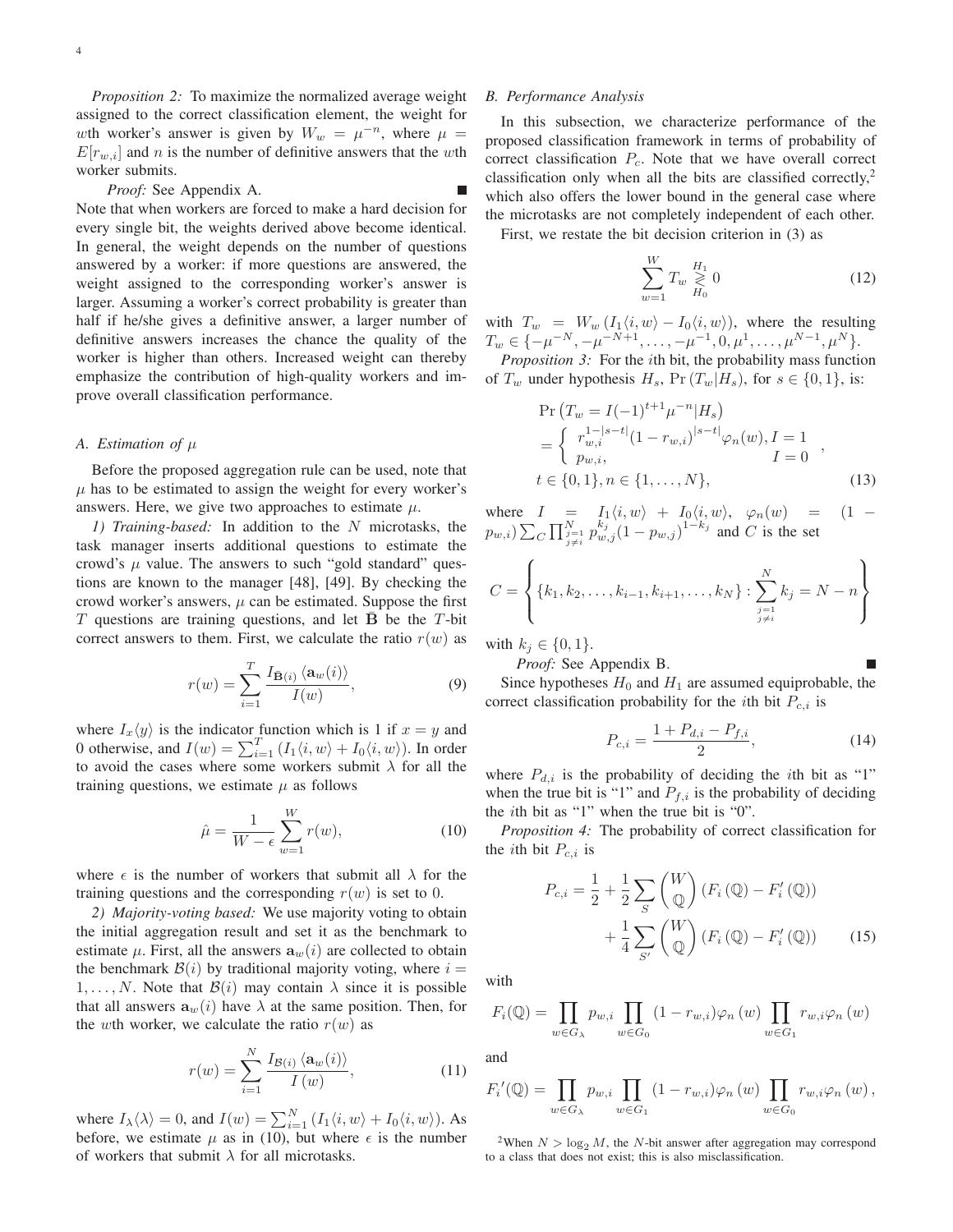.

where

$$
\mathbb{Q} = \left\{ (q_{-N}, q_{-N+1}, \dots q_N) : \sum_{n=-N}^{N} q_n = W \right\}
$$
 (16)

with natural numbers  $q_n$  and  $q_0$ ,  $G_0$  denotes the worker group that submits "0" for *i*th microtask,  $G_1$  the group that submits "1" and  $G_{\lambda}$  the group that submits  $\lambda$ , and

$$
S = \left\{ \mathbb{Q} : \sum_{n=1}^{N} \mu^{-n} (q_n - q_{-n}) > 0 \right\},\qquad(17)
$$

$$
S' = \left\{ \mathbb{Q} : \sum_{n=1}^{N} \mu^{-n} (q_n - q_{-n}) = 0 \right\},\qquad(18)
$$

and  $\begin{bmatrix} W \\ Q \end{bmatrix} = W!/ \prod_{n=-N}^{N} q_n!$ .<br>*Proof:* See Appendix C.

*Proposition 5:* The probability of correct classification  $P_c$ in the crowdsourcing system is

$$
P_c = \left[\frac{1}{2} + \frac{1}{2} \sum_{S} \binom{W}{Q} \left( F \left( \mathbb{Q} \right) - F' \left( \mathbb{Q} \right) \right) + \frac{1}{4} \sum_{S'} \binom{W}{Q} \left( F \left( \mathbb{Q} \right) - F' \left( \mathbb{Q} \right) \right) \right]^N, \qquad (19)
$$

where

$$
F(\mathbb{Q}) = m^{q_0} \prod_{n=1}^{N} (1 - \mu)^{q_{-n}} \mu^{q_n} \left( C_{N-1}^{n-1} (1 - m)^n m^{N-n} \right)^{q_{-n} + q_n}
$$
\n(20)

and

$$
F'(\mathbb{Q}) = m^{q_0} \prod_{n=1}^{N} (1 - \mu)^{q_n} \mu^{q_{-n}} \left( C_{N-1}^{n-1} (1 - m)^n m^{N-n} \right)^{q_{-n} + q_n},
$$
\n(21)

*Proof:* See Appendix D.

In practice, the number of workers for crowdsourcing tasks is large (hundreds). Thus it is useful to investigate asymptotic system performance when W increases without bound.

*Proposition 6:* As the number of workers W approaches infinity, the probability of correct classification  $P_c$  is

$$
P_c = \left[Q\left(-\frac{M}{\sqrt{V}}\right)\right]^N, \tag{22}
$$

where  $Q(x) = \frac{1}{\sqrt{2}}$  $\frac{1}{2\pi} \int_x^{\infty} e^{-\frac{t^2}{2}} dt$ , and M and V are given as

$$
M = \frac{W(2\mu - 1)(1 - m)}{\mu} \left(\frac{1}{\mu} - \left(\frac{1}{\mu} - 1\right)m\right)^{N - 1},\qquad(23)
$$

and

$$
V = \frac{W(1-m)}{\mu^2} \left(\frac{1}{\mu^2} - \left(\frac{1}{\mu^2} - 1\right)m\right)^{N-1} - \frac{M^2}{W}.
$$
 (24)

*Proof:* See Appendix E.

For large but finite crowds, the asymptotic result (22) is a good characterization of actual performance. Let us therefore consider (22) in more detail. First, we rewrite (22) as

$$
P_c = \left[ Q \left( -\sqrt{\frac{W}{\frac{1}{f(\mu, m)} - 1}} \right) \right]^N, \tag{25}
$$

where

$$
f(\mu, m) = (1 - m) (2\mu - 1)^{2} (g(\mu, m))^{N-1},
$$
 (26)

and

$$
g(\mu, m) = \frac{(1 - (1 - \mu) m)^2}{1 - (1 - \mu^2) m}.
$$
 (27)

*Theorem 1:* The correct classification probability of the system increases with increasing crowd size W.

*Proof:* Follows from (25) as the probability of correct classification increases monotonically with respect to W. п

*Theorem 2:* The correct classification of the system increases with increasing  $\mu$ .

*Proof:* We take the partial derivative of  $q(\mu, m)$  with respect to  $\mu$  and obtain

$$
\frac{\partial g}{\partial \mu} = \frac{2m(1-\mu)(1-m)\,\mathbf{A}}{\mathbf{B}^2},\tag{28}
$$

where  $A = m\mu - m + 1$ , and  $B = m\mu^2 - m + 1$ .

Clearly  $\frac{\partial g}{\partial \mu} > 0$ . Recall (25), (26), and (27): a larger  $P_c$  results as  $\mu$  increases. Then, the classification performance of the task in the crowdsourcing system also increases.

To obtain the relation between crowd's performance in terms of  $P_c$  and m, we take the partial derivative of  $f(\mu, m)$  with respect to  $m$  and obtain

$$
\frac{1}{(2\mu - 1)^2} \frac{\partial f}{\partial m}
$$
  
=  $(N - 1)(1 - m) \left( \frac{A^2 (\mu^2 - 1)}{B^2} + \frac{2A(1 - \mu)}{B} \right) \left( \frac{A^2}{B} \right)^{N - 2} - \left( \frac{A^2}{B} \right)^{N - 1}$ 

After some mathematical manipulations, we observe:

- When  $m > \frac{1}{1+\mu}$ , we can guarantee that  $\frac{\partial f}{\partial m} < 0$ , which means that the crowd performs better as  $P_c$  increases with decreasing m.
- When  $m < \frac{1}{1+\mu}$  and  $N \geq \frac{(m\mu-m+1)^2}{(1-m)(1-\mu)^2(m\mu+m-1)}+1$ , we can guarantee that  $\frac{\partial f}{\partial m} > 0$ , which means that the crowd performs better as  $\frac{\partial f}{\partial m}$  increases with increasing m performs better as  $P_c$  increases with increasing  $m$ .

These two observations indicate that a larger probability of the crowd responding to the *i*th microtask with  $\lambda$  does not necessarily degrade crowd's performance in terms of the detection of the ith microtask.

This counterintuitive result follows since even though the crowd skips more microtasks, the optimized weight takes advantage of the number of unanswered questions and extracts more information. For this to happen, the number of microtasks  $N$  has to be greater than a lower limit. Since a larger  $N$ induces more diversity in the number of unanswered questions, the existence of the lower limit means that this diversity can actually benefit the performance using the proposed scheme.

#### *C. Simulation Results*

In this subsection, we compare the performance of the proposed crowdsourcing system where crowd workers are allowed to skip microtasks with the conventional majority voting method in a hard-decision fashion, which means workers are forced to make a decision even if the workers believe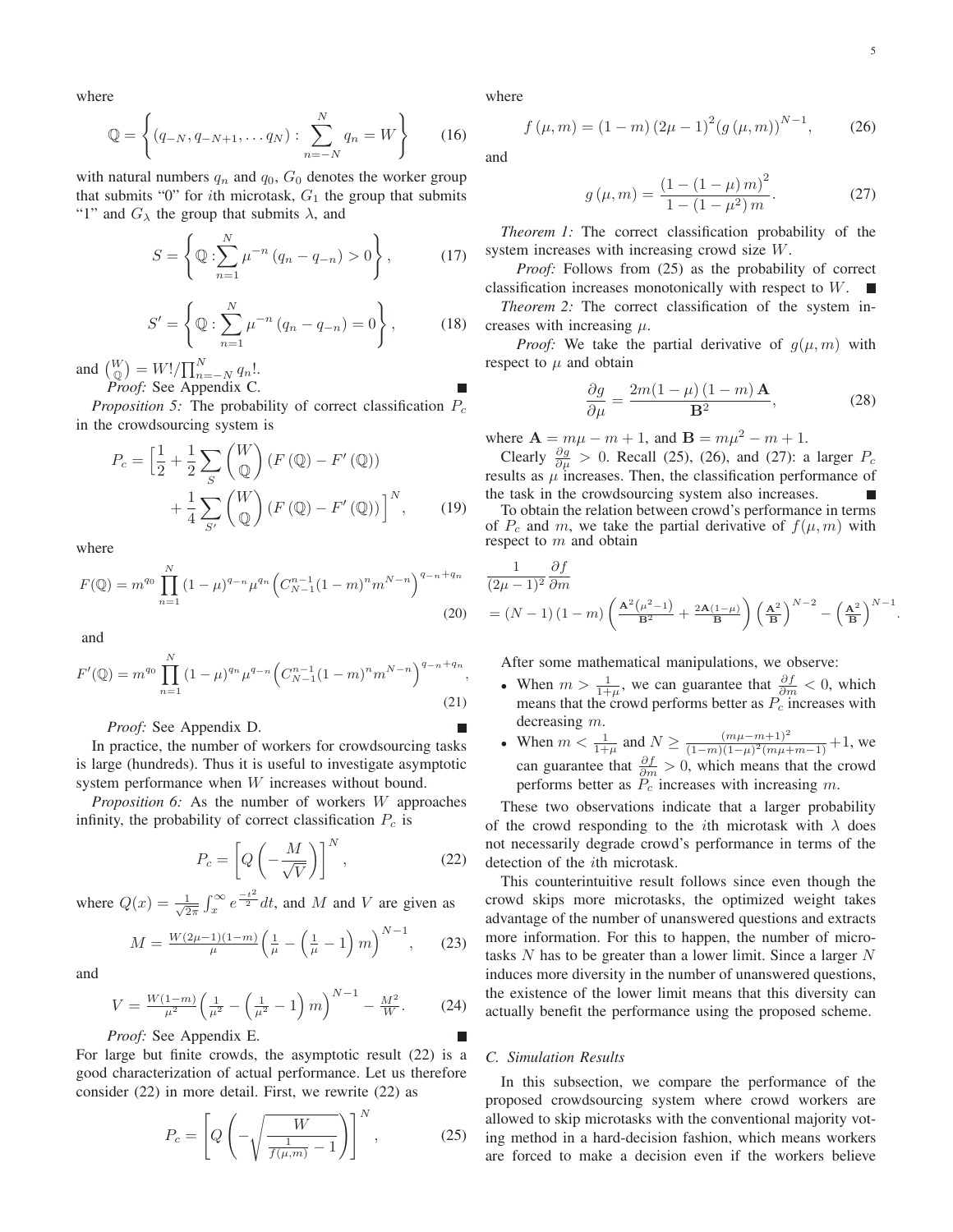that no definitive answers could be provided. The number of equiprobable classes is set as  $M = 8$ .

Fig. 2 compares performance when  $W = 20$  workers take part in the task. We consider here that workers have a fixed  $p_{w,i}$  for each microtask and  $r_{w,i} = 0.8$ . We observe that performance degrades as  $p_{w,i}$  gets larger, i.e. the workers have a higher probability of not submitting an answer to the microtask. A remarkable performance improvement associated with our proposed approach is observed. The two curves converge at  $p_{w,i} = 1$  with  $P_c$  being equal to 0.125. At this point, with the majority-based approach, each worker gives random answers for each microtask whereas workers using the proposed scheme skip all the questions and the tie-breaking criterion is used to pick a random bit for every microtask. In Fig. 3, we fix  $p_{w,i} = 0.5$  and vary  $r_{w,i}$  to compare the resulting  $P<sub>c</sub>$ . Notable performance improvement is also seen. The point at  $r_{w,i} = 0.5$  indicates that the worker is making a random guess even if he/she believes that he/she can complete the corresponding microtask correctly. The performance improves as  $r_{w,i}$  gets larger, which means that the crowd is able to give higher-quality definitive answers.

In Fig. 4, we compare performance with different number of workers, also showing the asymptotic performance characterization. Here, we consider different qualities of the individuals in the crowd which is represented by variable  $p_{w,i}$  with uniform distribution  $U(0, 1)$  and  $r_{w,i}$  with  $U(0.6, 1)$ . First, it is observed that a larger crowd completes the classification task with higher quality. The asymptotic curves are derived under the assumption of a very large crowd, which are the bounds on the performance of the systems. It is not difficult to derive the asymptotic performance for conventional majority voting:

$$
P_c = \left[Q\left(-\sqrt{\frac{W^2(2l-1)}{4l-4l^2}}\right)\right]^N
$$

,

where  $l = \mu + m(0.5 - \mu)$ . Therefore, the asymptotic gap in the performance between conventional majority voting and the proposed method can also be obtained. We find that the asymptotic curves are quite a tight match to the actual performance. Again, we can see a significant improvement in  $P_c$  brought by the proposed approach.



Fig. 2. Proposed approach compared to majority voting at  $r_{w,i} = 0.8$ .



Fig. 3. Proposed approach compared to majority voting at  $p_{w,i} = 0.5$ .



Fig. 4. Proposed approach compared to majority voting with various worker sizes at  $p_{w,i} \sim U(0, 1)$  and  $r_{w,i} \sim U(0.6, 1)$ .

We now include the estimation of  $\mu$  in Fig. 5 for weight assignment. Observe in Fig. 5(a) that the performance improves as the number of workers increases and that the proposed approach is significantly better than majority voting. Second, the performance of the proposed approach is significantly better than that of traditional majority voting, and it changes for different estimation settings. As is expected, a larger number of training questions result in better system performance as observed in Fig. 5(b). Another interesting finding is that training-based estimation can outperform majority voting only when a relatively large number of training questions are used. We see from the figure that the Training method with  $T = 10$  slightly outperforms the Majority-volting method (without training). However, the number of microtasks  $N$  is only 3, which is much smaller than the training size. Much extra overhead beyond the classification task must be added if the training method is adopted. Hence, it is reasonable to employ the Majority-voting method together with the proposed approach for the classification using crowdsourcing.

Fig. 6 shows  $P_c$  performance as a function of overhead with different numbers of microtasks, to illustrate the performance gap between the two methods. Observe that the method without training exhibits remarkable advantage when a reasonable number of additional microtasks are inserted.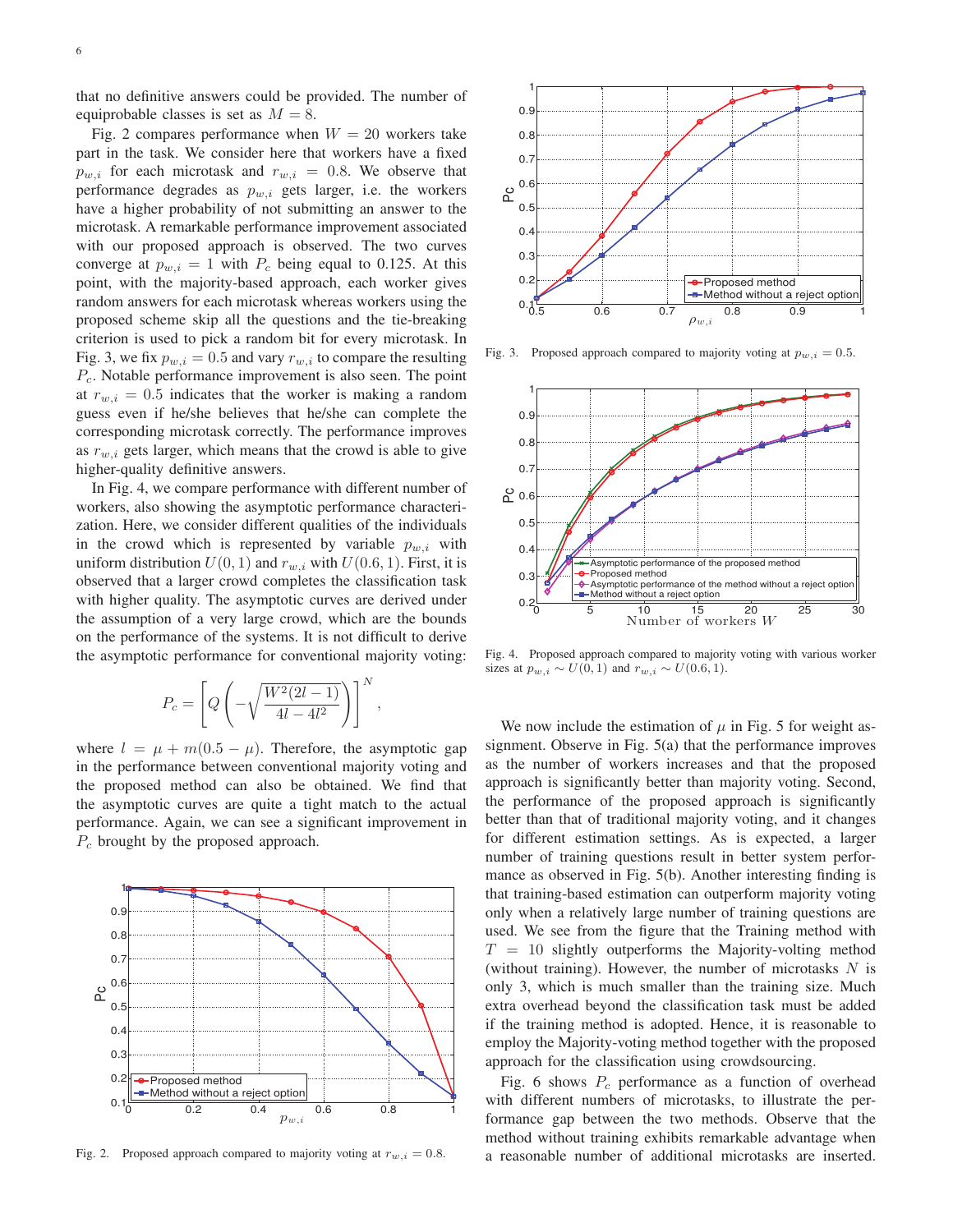

Fig. 5. Proposed approach compared to majority voting with various worker sizes at  $p_{w,i} \sim U(0, 1)$  and  $r \sim U(0.5, 1)$ . Two methods are used to estimate  $\mu$  for weight assignment. One uses training to insert T additional microtasks for estimation, whereas the other one uses the decision results of majority voting as a benchmark to estimate  $\mu$ . (a) provides the performance comparison while (b) is a zoomed-in region which is indicated in the box in (a).



Fig. 6. Performance vs. overhead tradeoff. The crowd size is set as  $W = 20$ and  $N = 3$ , 6, and 10, from top to bottom, respectively.

Improved performance of the training-based method is shown when T gets larger as this results in more accurate estimation. To have comparable performance with the method without training, the training-based method requires even more additional microtasks when the original number of microtasks  $N$  increases. With enough microtasks inserted, the training method can outperform the one without. Again, this result encourages employing the method without training in practice.

## IV. SYSTEM WITH GREEDY CROWD WORKERS

In Sec. III, we considered conscientious crowd workers who respond only when having confidence in their ability to respond. In our formulation, the weight assigned to a worker's response increases with the number of definitive answers and this contributes to the selection of the correct class. In a reward-based system, such honest workers should be compensated and actually rewarded for completing as many tasks as possible. Typical crowdsourcing setups do in fact pay workers in proportion to the number of microtasks they complete [50]–[52]. However, if there are workers that try to get as much reward as possible without regard to the system goal of classification, such a reward mechanism can encourage these greedy workers to randomly complete all microtasks (without regard to the question being asked). These greedy workers who degrade system classification performance are often termed *spammers* and are known to exist in large numbers on crowdsourcing platforms [50]–[52]. Indeed, Mason and Watts observed that increasing financial incentives increases the quantity of work performed, but not necessarily the quality [53]. Note that the semi-greedy situation where some workers occasionally complete microtasks that they are not confident about can be considered as a special case of our model with  $p_{w,i} = 0$  and  $r_{w,i} = 1/2$ . Thus our model to characterize the greedy behavior of workers is general.

In this section, we study system performance when a part of the crowd completes all microtasks with random guesses. In other words, these greedy workers submit  $N$ -bit codewords, termed as *full-length answers*. Note that the semi-greedy situation where some workers occasionally complete microtasks that they are not confident about can be characterized by small values of  $p_{w,i}$  and  $r_{w,i}$ .

Insertion of a gold standard question set is a common method to address the issue of greedy workers, but comes at the cost of a large question set to avoid workers spotting recurrent questions [48]. Besides, this is wasteful since the fundamental reason for crowdsourcing is to collect classified labels that we do not have [49]. We therefore study two different strategies besides inserting a gold standard question set. The *Oblivious Strategy* continues to use the scheme from Sec. III, ignoring the existence of greedy workers. In the *Expurgation Strategy*, we discard the answers of workers who only give full-length answers, to reduce the impact of greedy workers on the overall system performance. Note that this strategy will also discard the responses of those honest workers that provided definitive answers to all microtasks. Also note that greedy workers are not being punished in any way here; only that their responses are being ignored in the aggregation strategy. Let  $\alpha$  be the fraction of greedy workers in the crowd.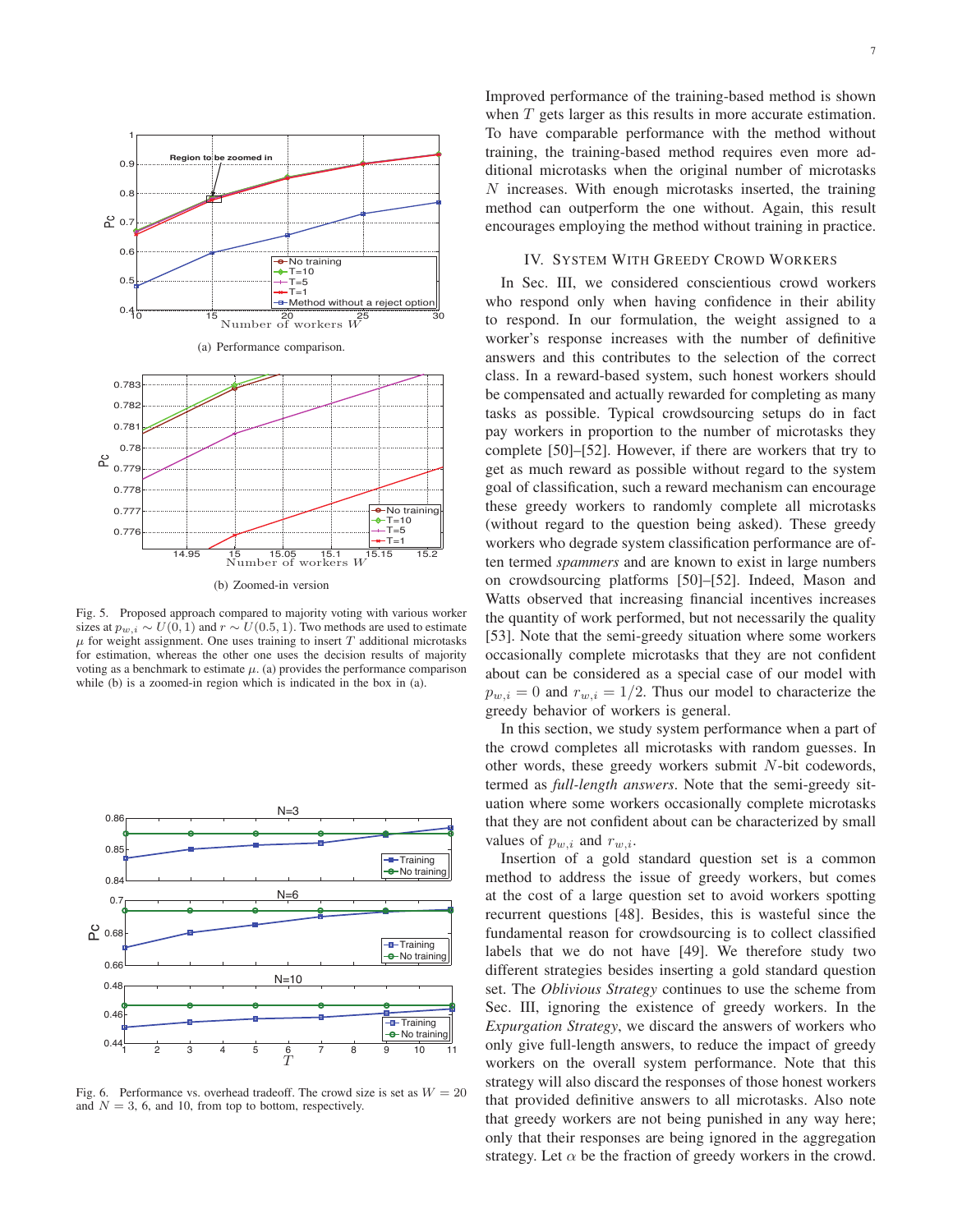## *A. Oblivious Strategy*

In this strategy, we continue to use the same weight allocation scheme as for honest workers:  $W_w = \alpha_1 \mu^{-n}$ , where the factor  $\alpha_1$  is introduced to satisfy the constraint  $E_O$  [W] = K.

The average contribution from the crowd to the correct class and all the classes can be given respectively as

$$
E_C \left[\mathbb{W}\right] = \sum_{w=1}^{W\alpha} \alpha_1 \mu^{-N} \frac{1}{2^N} + \sum_{w=W\alpha+1}^{W} \sum_{n=0}^{N-1} \alpha_1 \mu^{-n} C_N^n \left[ (1-m) \mu \right]^n m^{N-n} - \frac{W\alpha \alpha_1}{(2\mu)^N} + \alpha_1 W \left( 1 - \alpha \right), \tag{29}
$$

and

$$
E_O \left[\mathbb{W}\right] = \sum_{w=1}^{W\alpha} \alpha_1 \left(\frac{1}{\mu}\right)^N
$$
  
+ 
$$
\sum_{w=W\alpha+1}^{W} \sum_{n=0}^{N-1} \alpha_1 \mu^{-n} 2^{N-n} C_N^n (1-m)^n m^{N-n}
$$
  
= 
$$
W \alpha \alpha_1 \left(\frac{1}{\mu}\right)^N + (W - W\alpha) \alpha_1 \left(\frac{1-m}{\mu} + 2m\right)^N.
$$
(30)

Therefore, we can calculate  $\alpha_1$  and obtain  $E_C[\mathbb{W}]$  as:

$$
\alpha_1 = \frac{K}{W\alpha \left(\frac{1}{\mu}\right)^N + (W - W\alpha) \left(\frac{1-m}{\mu} + 2m\right)^N},\qquad(31)
$$

$$
E_C \left[\mathbb{W}\right] = \frac{K\alpha \left(\frac{1}{2\mu}\right)^N + K\left(1-\alpha\right)}{\alpha \left(\frac{1}{\mu}\right)^N + \left(1-\alpha\right) \left(\frac{1-m}{\mu} + 2m\right)^N}.
$$

*Proposition 7:* The probability of correct classification  $P_c$ when the Oblivious Strategy is used is

$$
P_c = \left[\frac{1}{2} + \frac{1}{2} \sum_{S_1} {W \choose \mathbb{Q}_1} (F(\mathbb{Q}_1) - F'(\mathbb{Q}_1)) + \frac{1}{4} \sum_{S_1'} {W \choose \mathbb{Q}_1} (F(\mathbb{Q}_1) - F'(\mathbb{Q}_1)) \right]^N
$$
(33)

with

$$
F(\mathbb{Q}_1) = \frac{m^{q_0}}{2^{W\alpha}} \prod_{n=1}^{N} (1-\mu)^{q_{-n}} \mu^{q_n} \left(C_{N-1}^{n-1} (1-m)^n m^{N-n}\right)^{q_{-n}+q_n}
$$
\n(34)

and

$$
F'(\mathbb{Q}_1)
$$
  
= 
$$
\frac{m^{q_0}}{2^{W\alpha}} \prod_{n=1}^N (1-\mu)^{q_n} \mu^{q_{-n}} \left(C_{N-1}^{n-1} (1-m)^n m^{N-n}\right)^{q_{-n}+q_n}
$$
 (35)

where

$$
\mathbb{Q}_1 = \left\{ (q_{-N}, q_{-N+1}, \dots q_N) : \sum_{n=-N}^{N} q_n = W - W\alpha \right\},\tag{36}
$$

with natural numbers  $q_n$ ,

$$
S_1 = \left\{ \mathbb{Q}_1 : \sum_{n=1}^{N} \mu^{-n} (q_n - q_{-n}) + \mu^{-N} W \alpha > 0 \right\}, \quad (37)
$$

$$
S_1' = \left\{ \mathbb{Q}_1 : \sum_{n=1}^{N} \mu^{-n} (q_n - q_{-n}) + \mu^{-N} W \alpha = 0 \right\}, \quad (38)
$$

and 
$$
\begin{pmatrix} W \\ \mathbb{Q}_1 \end{pmatrix} = W!/ \prod_{n=-N}^{N} q_n!
$$
.  
\n*Proof:* See Appendix F.

# *B. Expurgation Strategy*

In this strategy, all definitive answers of length of  $N$  bits are discarded to avoid answers from greedy workers. The classification decision is made based on the answers with maximum number of bits equal to  $N - 1$ . To proceed, we need the weight for every worker's answer in this case. We begin by restating the optimization problem

maximize 
$$
E_C
$$
 [W]  
subject to  $E_O$  [W] = K (39)

and we have

$$
E_C \left[\mathbb{W}\right] = \sum_{w=1}^{W-W\alpha} \sum_{n=0}^{N-1} W_w \binom{N}{n} \left[(1-m)\,\mu\right]^n m^{N-n}
$$

$$
= \sum_{w=1}^{W-W\alpha} \sum_{n=0}^{N-1} W_w \mu^n x^{n-N} P_x \left(n\right), \tag{40}
$$

where

$$
P_x(n) = {N \choose n} (1 - m)^n (mx)^{N - n},
$$
 (41)

and  $x$  is such that

$$
\sum_{n=0}^{N-1} P_x(n) = 1.
$$
 (42)

Then, we can write

$$
E_C \left[ \mathbb{W} \right] \le \sum_{w=1}^{W-W\alpha} \sqrt{\sum_{n=0}^{N-1} \left( W_w \mu^n x^{n-N} \right)^2 P_x(n)} \sqrt{\sum_{n=0}^{N-1} P_x(n)},
$$
\n(43)

which holds with equality only if

$$
W_w \mu^n x^{n-N} \sqrt{P_x(n)} = \alpha_2 \sqrt{P_x(n)},\tag{44}
$$

where the factor  $\alpha_2$  is introduced to satisfy the constraint  $E_O[\mathbb{W}] = K$ . Hence, we have the maximum of  $E_C[W_w]$  as

$$
E_C \left[ W \right] = W \left( 1 - \alpha \right) \alpha_2, \tag{45}
$$

when

$$
W_w = \alpha_2 \mu^{-n} x^{N-n}.
$$
\n(46)

To obtain the value of  $x$ , we rewrite (42) as:

$$
(1 - m + mx)^N - (1 - m)^N = 1,
$$
 (47)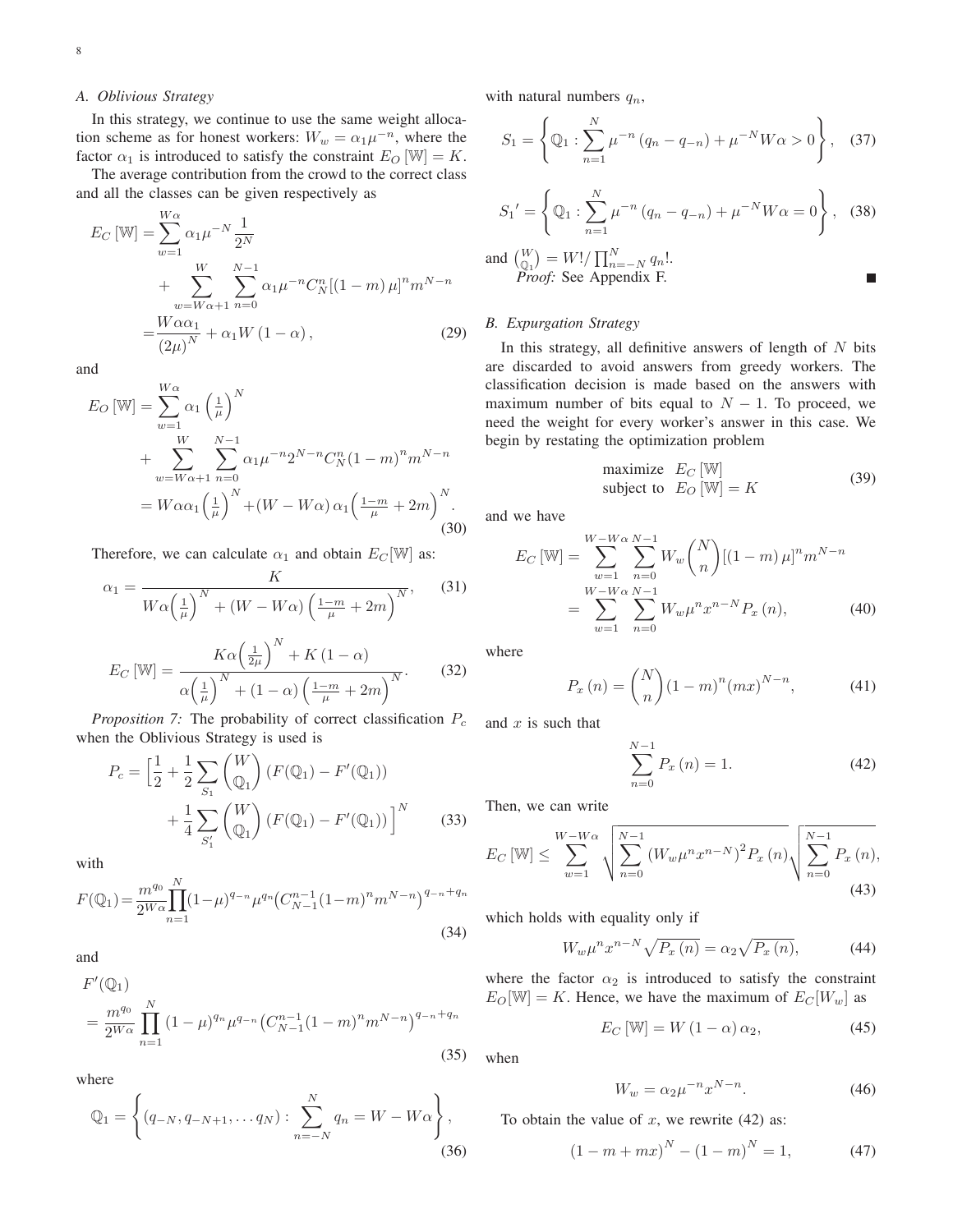$$
x = \frac{\left(1 + (1 - m)^N\right)^{\frac{1}{N}} + m - 1}{m}.
$$
 (48)

For this strategy, the overall weight constraint is given as

$$
E_O \text{ [W]} = \sum_{w=1}^{W-W\alpha} \sum_{n=0}^{N-1} \alpha_2 \mu^{-n} x^{N-n} 2^{N-n} \binom{N}{n} (1-m)^n m^{N-n}
$$
  
=  $W (1 - \alpha) \alpha_2 \left[ \left( \frac{1-m}{\mu} + 2mx \right)^N - \left( \frac{1-m}{\mu} \right)^N \right].$  (49)

By substituting this result back into (45), the maximum value of  $E_C$  [W] can be written as

$$
E_C \left[\mathbb{W}\right] = \frac{K}{\left(\frac{1-m}{\mu} + 2mx\right)^N - \left(\frac{1-m}{\mu}\right)^N}.
$$
 (50)

Note that the weight could be  $W_w = \mu^{-n} x^{-n}$  when the Expurgation Strategy is employed in practice, where  $x$  is given by (48).

*Proposition 8:* The probability of correct classification  $P_c$ when the Expurgation Strategy is used is

$$
P_c = \left[\frac{1}{2} + \frac{1}{2} \sum_{S_2} {W \choose Q_2} (F(Q_2) - F'(Q_2)) + \frac{1}{4} \sum_{S_2'} {W \choose Q_2} (F(Q_2) - F'(Q_2)) \right]^N
$$
(51)

with

$$
F(\mathbb{Q}_2) = m^{q_0} \prod_{n=1}^{N-1} (1 - \mu)^{q_{-n}} \mu^{q_n} \left( C_{N-1}^{n-1} (1 - m)^n m^{N-n} \right)^{q_{-n} + q_n}
$$

and

$$
F'(\mathbb{Q}_2) = m^{q_0} \prod_{n=1}^{N-1} (1-\mu)^{q_n} \mu^{q-n} \left( C_{N-1}^{n-1} (1-m)^n m^{N-n} \right)^{q_{-n}+q_n}
$$

where

$$
\mathbb{Q}_2 = \left\{ (q_{-N+1}, q_{-N+2}, \dots q_{N-1}) : \sum_{n=-N+1}^{N-1} q_n \le W - W\alpha \right\}
$$

with natural numbers  $q_n$ , and

$$
S_2 = \left\{ \mathbb{Q}_2 : \sum_{n=1}^{N-1} \mu^{-n} x^{-n} (q_n - q_{-n}) > 0 \right\},\,
$$
  

$$
S_2' = \left\{ \mathbb{Q}_2 : \sum_{n=1}^{N} \mu^{-n} x^{-n} (q_n - q_{-n}) = 0 \right\}
$$

and  $\begin{cases} W \\ \mathbb{Q}_2 \end{cases} = W! / \prod_{n=-N+1}^{N-1} q_n!$ .<br>*Proof:* See Appendix F, *mutatis mutandis.* 

#### *C. Adaptive Algorithm*

We now investigate the adaptive use of our two strategies to improve system performance. The goal is to find a threshold to distinguish when one strategy will outperform the other, so as to allow switching.

Note that the two strategies are associated with the same overall weight for all classes. Thus, we compare the crowd's total contribution to the correct class under this condition and derive the corresponding switching scheme. From (32) and (45), this can be expressed in (52), which simplifies to having the switching threshold of  $\alpha$  as

$$
\alpha \left( \left( \frac{1}{\mu} \right)^N - \gamma_1 \left( \frac{1}{2\mu} \right)^N - \gamma_2 + \gamma_1 \right) \underset{\text{Oblivious Strategy}}{\overset{\text{Expurgation Strategy}}{\geqslant}} \gamma_1 - \gamma_2,
$$
\n(53)

where

$$
\gamma_1 = \left(\frac{1-m}{\mu} + 2mx\right)^N - \left(\frac{1-m}{\mu}\right)^N,\tag{54}
$$

and

,

$$
\gamma_2 = \left(\frac{1-m}{\mu} + 2m\right)^N. \tag{55}
$$

To obtain the threshold associated with  $\alpha$  in the switching criterion (53),  $\mu$  and m should be estimated first. The previous section established a simple and effective method to estimate  $\mu$  based on majority voting. Therefore, we again use majority voting to get initial detection results, which are then set as the benchmark to estimate  $\mu$ . Note that estimation of  $\mu$  is based on the answers without the full-length ones to avoid degradation from the greedy workers.

The performance of this integrated scheme can be derived using Props. 7 and 8, and switching criterion (53).

## *D. Joint Estimation of* m *and* α

The threshold on  $\alpha$  is specified based on the estimated values of m and  $\mu$ . Then, we estimate  $\alpha$  and compare it with the corresponding threshold to switch the strategies adaptively. Though we discard full-length answers and use the rest to estimate m, it is an inaccurate estimate because the discarded answers also contain those from honest workers.

Several works have studied the estimation of  $\alpha$  in crowdsourcing systems [18], [21], [41], which can be divided into two categories: one studies the behavior of the workers in comparison to the honest control group [21]; the other one learns worker's reputation profile [18], [41], which is stored and updated over time to identify the greedy ones from the crowd. However, neither estimation method is suitable here due to the anonymous nature of crowd workers. The first category suffers from the difficulty in extracting the honest group from the anonymous crowd while the second requires identification of every worker.

Since the worker's quality is assumed to be i.i.d., we give a joint parametric estimation method of both m and  $\alpha$  based on maximum likelihood estimation (MLE).

As defined earlier, out of W workers,  $q_n+q_{-n}$  workers submit answers of *n* bits,  $0 \le n \le N$ . Thus, the probability mass function of the number of submitted answers given m and  $\alpha$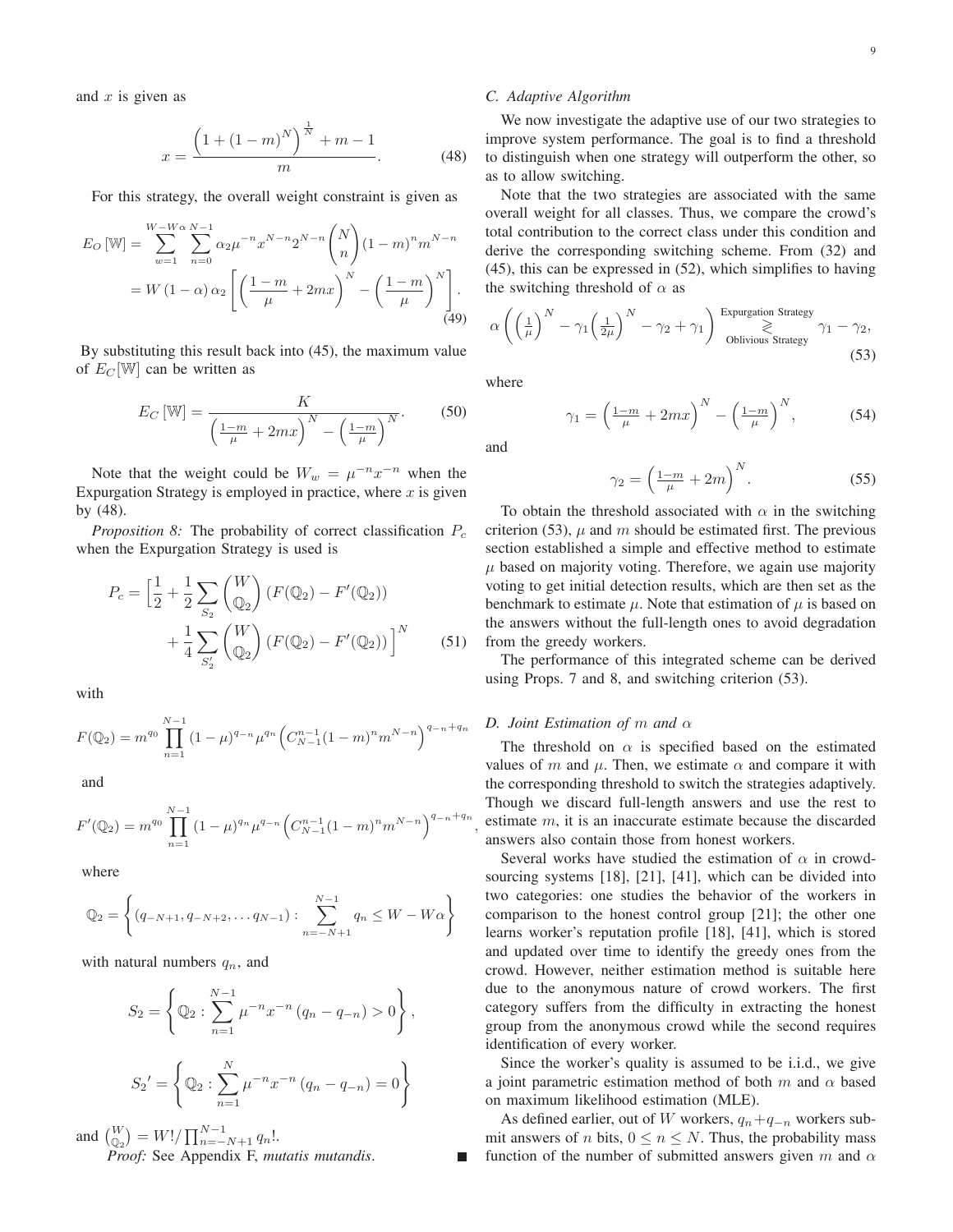$$
\frac{\alpha K \left(\frac{1}{2\mu}\right)^N + K(1-\alpha)}{\alpha \left(\frac{1}{\mu}\right)^N + (1-\alpha) \left(\frac{1-m}{\mu} + 2m\right)^N} \xrightarrow{\text{Espurgation Strategy}} \frac{K}{\left(\frac{1-m}{\mu} + 2mx\right)^N - \left(\frac{1-m}{\mu}\right)^N},\tag{52}
$$

$$
f(q_n + q_{-n}|m, \alpha) = \begin{cases} {W - W\alpha \choose q_n + q_{-n}} A_{N, n, m}^{q_n + q_{-n}} (1 - A_{N, n, m})^{W - W\alpha - q_n - q_{-n}}, 0 \le n < N \\ {W - W\alpha \choose q_N + q_{-N} - W\alpha} (1 - m)^{N(q_N + q_{-N} - W\alpha)} \left(1 - (1 - m)^N\right), n = N \end{cases} \tag{56}
$$

is obtained in (56), where  $A_{N,n,m} = {N \choose n} (1 - m)^n m^{N-n}$ , is defined as the expectation of the probability of a single worker defined as the expectation of the probability of a single worker submitting  $n$  definitive answers.

Because of the independence of workers, we can form the likelihood statistic as

$$
L(m, \alpha) = \sum_{n=0}^{N} \log f(q_n + q_{-n}|m, \alpha).
$$
 (57)

Therefore, the ML estimates of m and  $\alpha$ , which are denoted by  $\hat{m}$  and  $\hat{\alpha}$ , can be obtained as

$$
\{\hat{m}, \hat{\alpha}\} = \arg\max_{\{m,\alpha\} \in [0,1]} L(m,\alpha). \tag{58}
$$

Once we have  $\hat{\mu}$ ,  $\hat{m}$  and  $\hat{\alpha}$ , we can adaptively switch to the suitable strategy using (53).

## *E. Simulation Results*

Now, we present some simulation results to illustrate the performance of our proposed algorithm. First, the theoretical value of the threshold for adaptive switching between the strategies is obtained for different values of m and  $\mu$  based on (53). We switch to the Expurgation Strategy if the fraction of greedy workers  $\alpha$  is greater than the threshold. Otherwise we stick to the Oblivious Strategy. As we observe from Fig. 7, when m decreases and  $\mu$  increases—when the quality of the crowd improves—the threshold increases. This implies a crowdsourcing system employing the Oblivious Strategy can tolerate a higher fraction of greedy workers in the crowd; instead of discarding all answers from the greedy workers and from those honest workers who submit full-length answers, it is better to keep them as long as the honest ones can perform well. The effect of greedy workers' answers can be compensated by the high-quality answers of the honest workers in the crowd.

Next, we give the estimation results for  $\hat{\alpha}$  in Table I using the proposed MLE method. The crowd quality parameters  $p_{w,i}$ and  $r_{w,i}$  are drawn from distributions  $U(0, 1)$  and  $U(0.5, 1)$ respectively. The number of microtasks  $N$  and the number of workers W are set to 3 and 20, respectively.

TABLE I ESTIMATION OF  $\alpha$ 

| $\alpha$ 0.1 0.2 0.3 0.4 0.5 0.6 0.7 0.8 0.9                |  |  |  |  |
|-------------------------------------------------------------|--|--|--|--|
| $\hat{\alpha}$ 0.11 0.26 0.36 0.48 0.58 0.67 0.79 0.87 0.96 |  |  |  |  |
|                                                             |  |  |  |  |



Fig. 7. Threshold to switch between strategies.



Fig. 8. Performance of both the strategies with greedy workers.

Fig. 8 shows the performance of the proposed adaptive scheme. The system parameters are the same as in previous simulations except that the crowd size  $W$  is set to 15. The crowdsourcing system starts with the estimation of the parameters  $\mu$ , m, and  $\alpha$ . Once it has obtained  $\hat{\mu}$  and  $\hat{m}$ , the system calculates the threshold value and compares it with  $\hat{\alpha}$ , and then decides the strategy to be used. Next, the system allocates weights to the answers for aggregation based on the strategy selected and makes the final classification decision. Fig. 8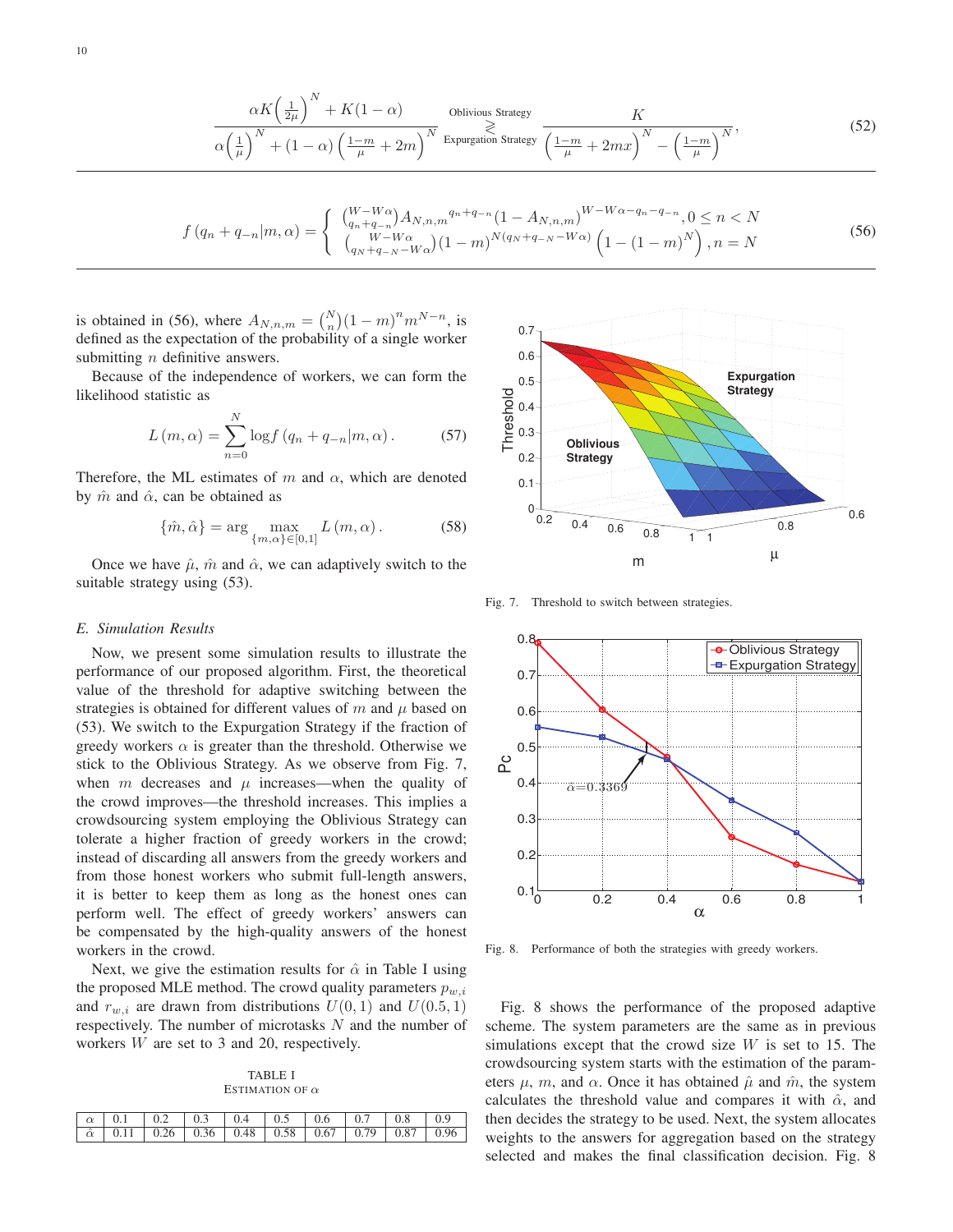presents the performance of both strategies and the estimated threshold for switching. The performance deterioration caused by greedy workers is quite obvious as the probability of correct classification  $P_c$  decreases for both strategies with increasing  $\alpha$ . The intersection of curves illustrates the need for strategy switching. The estimated Pareto frontier  $\hat{\alpha}$  for switching is 0.3369 in this system setting, which is indicated in the figure by a line segment and is very close to the intersection of the two curves. Therefore, the actual performance curve of the proposed algorithm consists of the curve with squares when  $\alpha < \hat{\alpha}$  and curve with circles when  $\alpha > \hat{\alpha}$ .

## V. CONCLUSION AND DISCUSSION

We have studied a novel framework for crowdsourcing of classification tasks that arise in human-based signal processing, where an individual worker has the reject option and can skip a microtask if he/she has no definitive answer. We presented an aggregation approach using a weighted majority voting rule, where each worker's response is assigned an optimized weight to maximize the crowd's classification performance. We have shown our proposed approach significantly outperforms traditional majority voting and provided asymptotic characterization as an upper bound on performance. Further, we considered greedy workers in the crowd. Oblivious and expurgation strategies were studied to deal with greed, and an algorithm to adaptively switch between them, based on the estimated fraction of greedy workers in the anonymous crowd, was developed to combat performance degradation.

We assumed in this paper that the worker qualities are identically distributed. In some settings, worker qualities are not identically distributed, which makes estimating the greedy fraction  $\alpha$  difficult. The difficulty of microtasks might not be equal, which makes the microtask design quite challenging. Therefore, further research directions include the development of a general model to characterize the crowd quality, design of a robust method to estimate the fraction of greedy workers in the crowd, and binary microtask design with a reject option.

## APPENDIX A

To solve problem (8), we need  $E_C[\mathbb{W}]$  and  $E_O[\mathbb{W}]$ . First, the wth worker can have weight contribution to  $E_C[\mathbb{W}]$  only if all his/her definitive answers are correct. Thus, we have the average weight assigned to the correct element as

$$
E_C[\mathbb{W}] = E_{p,r} \left[ \sum_{w=1}^{W} \sum_{n=0}^{N} W_w P(n, N-n) \right]
$$
  
= 
$$
\sum_{w=1}^{W} E_{p,r} \left[ \sum_{n=0}^{N} W_w P(n, N-n) \right],
$$
 (59)

where  $P(n, N - n)$  represents the probability of  $N - n$  bits equal to  $\lambda$  and the rest of the *n* definitive answers in the *N*-bit word are correct.

Then, given the wth worker with  $p_{w,i}$  known, we write

$$
A_w(p_{w,i}) = E_r \left[ \sum_{n=0}^{N} W_w P(n, N-n) | p_{w,i} \right].
$$
 (60)

Let  $P_{\lambda}(n)$  denote the probability of the wth worker submitting  $n$  definitive answers out of  $N$  microtasks, which only depends on  $p_{w,i}$ . Note that  $\sum_{n=0}^{N} P_{\lambda}(n) = 1$ , and then (60) is upper-bounded using the Cauchy-Schwarz inequality as: is upper-bounded using the Cauchy-Schwarz inequality as:

$$
A_w(p_{w,i}) = \sum_{n=0}^{N} E_r \left[ W_w r(n) \right] \sqrt{P_{\lambda}(n)} \sqrt{P_{\lambda}(n)}
$$
  
\n
$$
\leq \sqrt{\sum_{n=0}^{N} E_r^2 \left[ W_w r(n) \right] P_{\lambda}(n)} \sqrt{\sum_{n=0}^{N} P_{\lambda}(n)} \quad (61)
$$
  
\n
$$
\triangleq \alpha_w(p_{w,i}), \qquad (62)
$$

where  $r(n)$  is the product of any n out of N variables  $r_{w,i}$  as  $i = 1, \ldots, N$ , and  $\alpha_w$  is a positive quantity independent of n, which might be a function of  $p_{w,i}$ . Note that equality holds in  $(61)$  only if

$$
E_r\left[W_wr\left(n\right)\right]\sqrt{P_\lambda(n)} = \alpha_w(p_{w,i})\sqrt{P_\lambda(n)},\tag{63}
$$

which results in (62) and

$$
E_r\left[W_w r\left(n\right)\right] = \alpha_w(p_{w,i}).\tag{64}
$$

Then we maximize the crowd's average weight corresponding to the correct class under the constraint  $\int_{p_{w,i}} Pr(p_{w,i} = x) dx = 1$  and the maximization problem is written as  $x)dx = 1$ , and the maximization problem is written as

$$
A = E_p[A_w(p_{w,i})] = \int_{p_{w,i}} \alpha_w(p_{w,i}) \Pr(p_{w,i} = x) dx
$$
  

$$
\leq \sqrt{\int_{p_{w,i}} \alpha_w^2(p_{w,i}) \Pr(p_{w,i} = x) dx} \sqrt{\int_{p_{w,i}} \Pr(p_{w,i} = x) dx}
$$
(65)

$$
\triangleq \beta. \tag{66}
$$

The equality (65) holds only if

$$
\alpha_w(p_{w,i})\sqrt{\Pr(p_{w,i}=x)} = \beta \sqrt{\Pr(p_{w,i}=x)},\tag{67}
$$

with  $\beta$  is a positive constant independent of  $p_{w,i}$ , and we conclude that  $\alpha_w$  is also a positive quantity independent of  $p_{w,i}$ . Then from (64), we have

$$
E_r\left[W_w r\left(n\right)\right] = \beta. \tag{68}
$$

Since  $r(n)$  is the product of n variables, its distribution is not known *a priori*. A possible solution to weight assignment is a deterministic value given by  $W_wE[r(n)] = \beta$  and, therefore, we can write the weight as  $W_w = \beta / \mu^n$ . Note that if  $r_{w,i}$ is known *a priori* or can be estimated, the optimal weight assignment is simply  $W_w = \beta/r(n)$ .

Then, we can express the crowd's average weight contribution to all the classes defined in (8) as

$$
E_O \left[ W \right] = \sum_{w=1}^{W} E_{p,r} \left[ \sum_{n=0}^{N} \beta \mu^{-n} 2^{N-n} P_{\lambda}(n) \right]
$$
  
= 
$$
\sum_{w=1}^{W} \sum_{n=0}^{N} \beta \mu^{-n} 2^{N-n} {N \choose n} (1-m)^n m^{N-n}
$$
  
= 
$$
W \beta \left( \frac{1-m}{\mu} + 2m \right)^N = K.
$$
 (69)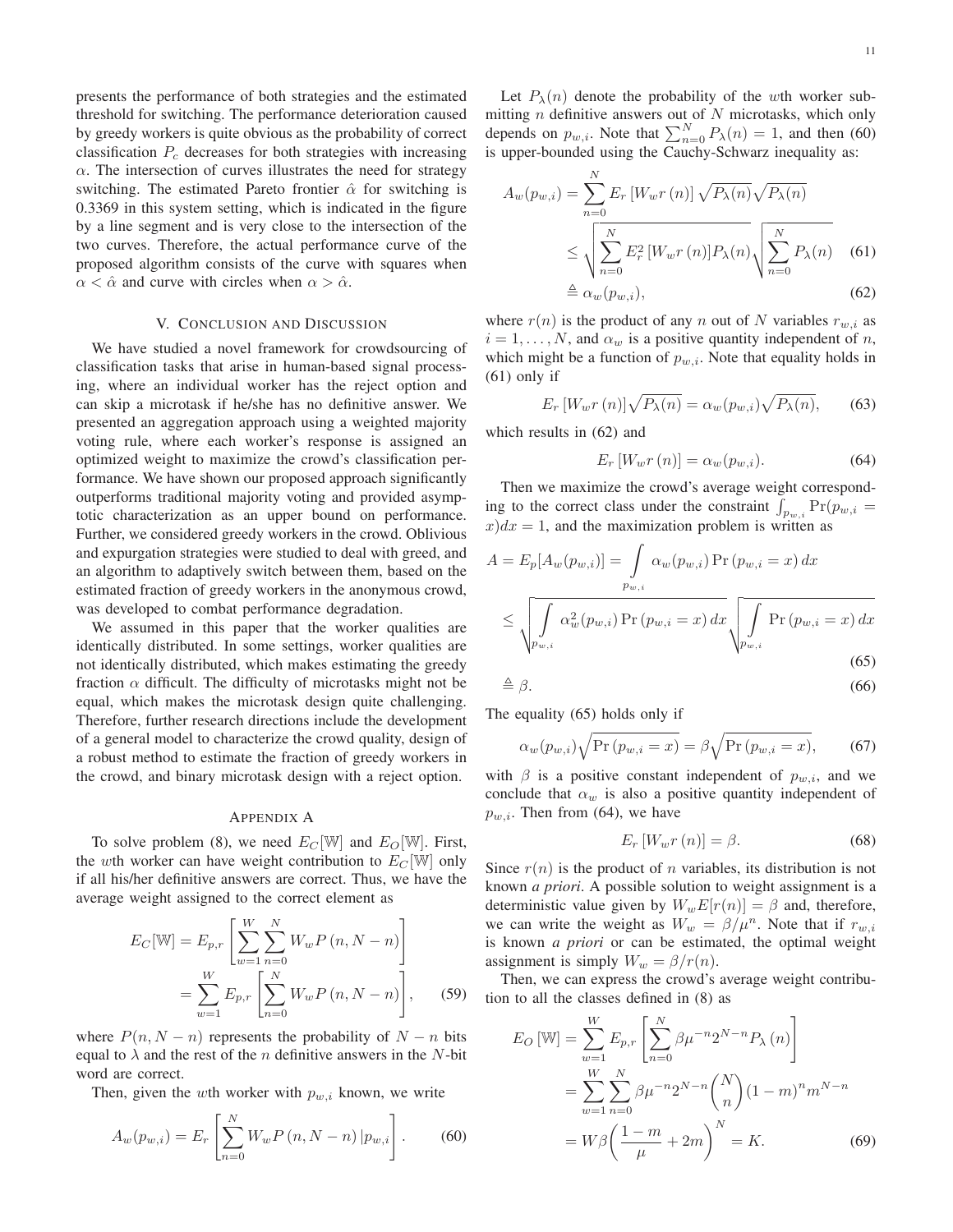Thus,  $\beta$  can be obtained from (69) and we get the weight by solving optimization problem (8) to get:

$$
W_w = \frac{K}{W\mu^n \left(\frac{1-m}{\mu} + 2m\right)^N}.
$$
\n(70)

Note that the weight derived above has a term that is common for every worker. Since the voting scheme is based on comparison, we can ignore this factor and have the normalized weight as  $W_w = \mu^{-n}$ .

#### APPENDIX B

Note that

$$
T_w \in \{-\mu^{-N}, -\mu^{-N+1}, \dots, -\mu^{-1}, 0, \mu^{-1}, \dots, \mu^{-N+1}, \mu^{-N}\},
$$
\n(71)

which can be written as

$$
T_w = I(-1)^{t+1} \mu^{-n}, t \in \{0, 1\}, I \in \{0, 1\}, n \in \{1, \dots, N\},\tag{72}
$$

and leads to

$$
\Pr\left(T_w = I(-1)^{t+1} \mu^{-n} | H_s\right) \n= \begin{cases}\n\Pr\left(T_w = \frac{(-1)^{t+1}}{\mu^n} | H_s\right), I = 1 \\
\Pr\left(T_w = 0 | H_s\right), I = 0\n\end{cases} (73)
$$

These two terms can be expressed as

$$
\Pr\left(T_w = \frac{(-1)^{t+1}}{\mu^n} | H_s\right)
$$
  
=  $\Pr\left(\mathbf{a}_w(i) = t | H_s\right) \cdot P_\lambda\left(n | \mathbf{a}_w(i) = t, H_s\right)$   
=  $r_{w,i}^{1-|s-t|} (1 - r_{w,i})^{|s-t|} \sum_{\substack{C} \substack{j=1 \ j \neq i}}^N p_{w,j}^{k_j} (1 - p_{w,j})^{1-k_j}, (74)$ 

and

$$
\Pr(T_w = 0 | H_s) = p_{w,i}.\tag{75}
$$

## APPENDIX C

Let  $q_n, -N \leq n \leq N$ , represent the number of workers that submit | $n$ | total definitive answers to all the microtasks. Specifically,  $n < 0$  indicates the group of workers that submit "0" for the *i*th bit while  $n > 0$  indicates "1". For  $n = 0$ ,  $q_0$ represents the number of workers that submit  $\lambda$  for the *i*th bit. Since the workers independently complete the microtasks, recalling the results in (13), the probabilities of the crowd's answer profile for the *i*th bit  $\{G_0, G_1, G_\lambda\}$  can be obtained under  $H_1$  and  $H_0$  given  $p_{w,i}$  and  $r_{w,i}$  are expressed by  $F_i(\mathbb{Q})$ and  $F'_{i}(\mathbb{Q})$ , respectively. Thus,  $P_{d,i}$  given  $p_{w,i}$  and  $r_{w,i}$  can be expressed as be expressed as

$$
P_{d,i} = \sum_{S} \binom{W}{\mathbb{Q}} F_i(\mathbb{Q}) + \frac{1}{2} \sum_{S'} \binom{W}{\mathbb{Q}} F_i(\mathbb{Q}), \qquad (76)
$$

where the first term on the right-hand side corresponds to the case where the aggregation rule gives a result of "1" and the second term indicates the case where "1" is given due to the tie-breaking of the aggregation rule.

Similarly, we can obtain  $P_f$  given  $p_{w,i}$  and  $r_{w,i}$  as

$$
P_{f,i} = \sum_{S} \binom{W}{\mathbb{Q}} F'_i(\mathbb{Q}) + \frac{1}{2} \sum_{S'} \binom{W}{\mathbb{Q}} F'_i(\mathbb{Q}). \tag{77}
$$

Then, it is straightforward to obtain the desired result.

## APPENDIX D

We can have a correct classification if and only if all the bits are classified correctly. Thus, the expected probability of correct classification is given as

$$
P_c = E\left[\prod_{i=1}^{N} P_{c,i}\right],\tag{78}
$$

which can be expressed, due to the independence of the microtasks, as  $P_c = \prod_{i=1}^{N}$  $\prod_{i=1} E[P_{c,i}]$ . Recall  $P_{c,i}$  from Prop. 4, and we can obtain:

$$
E[P_{c,i}] = \frac{1}{2} + \frac{1}{2} \sum_{S} {W \choose \mathbb{Q}} (F(\mathbb{Q}) - F'(\mathbb{Q})) + \frac{1}{4} \sum_{S'} {W \choose \mathbb{Q}} (F(\mathbb{Q}) - F'(\mathbb{Q})) \tag{79}
$$

with  $F(\mathbb{Q})$  and  $F'(\mathbb{Q})$  defined in (20) and (21). Thus we have the desired result.

## APPENDIX E

When W goes to infinity, we show that  $E[P_{c,i}] =$  $Q\left(-\frac{M}{\sqrt{\mathfrak{h}}}\right)$  $\left(\frac{d}{V}\right)$  and the desired result can be obtained. Based on the Central Limit Theorem [54], the test statistic in (12) is approximately Gaussian if  $W \to \infty$ :

$$
\sum_{w=1}^{W} T_w \sim \left\{ \begin{array}{ll} \mathcal{N}(M_1, V_1), & H_1 \\ \mathcal{N}(M_0, V_0), & H_0 \end{array} \right., \tag{80}
$$

 $\sum_{w=1}^{W} T_w$  under hypotheses  $H_s$ , respectively. where  $M_s$  and  $V_s$  are the means and variances of the statistic

For the wth worker, we have the expectation of  $T_w$  as

$$
M_{H_1} = \sum_{t=0}^{1} \sum_{n=1}^{N} (-1)^{t+1} \mu^{-n} (r_{w,i})^t (1 - r_{w,i})^{1-t} \varphi_n(w).
$$
\n(81)

We define  $M_1$  as

$$
M_1 \triangleq WE[M_{H_1}]
$$
  
=  $W \sum_{n=1}^{N} \mu^{-n} (2\mu - 1) {N-1 \choose n-1} (1-m)^n m^{N-n}$   
=  $\frac{W (2\mu - 1) (1-m)}{\mu} \left( \frac{1}{\mu} - \left( \frac{1}{\mu} - 1 \right) m \right)^{N-1}$ . (82)

Likewise, we define  $V_1$  as

$$
V_1 \triangleq W \left( E \left[ T_w^2 \right] - E^2 \left[ M_{H_1} \right] \right)
$$
  
=  $W E \left[ \sum_{t=0}^1 \sum_{n=1}^N \mu^{-2n} (r_{w,i})^t (1 - r_{w,i})^{1-t} \varphi_n(w) \right] - \frac{M_1^2}{W}$   
=  $\frac{W (1-m)}{\mu^2} \left( \frac{1}{\mu^2} - \left( \frac{1}{\mu^2} - 1 \right) m \right)^{N-1} - \frac{M_1^2}{W}$ . (83)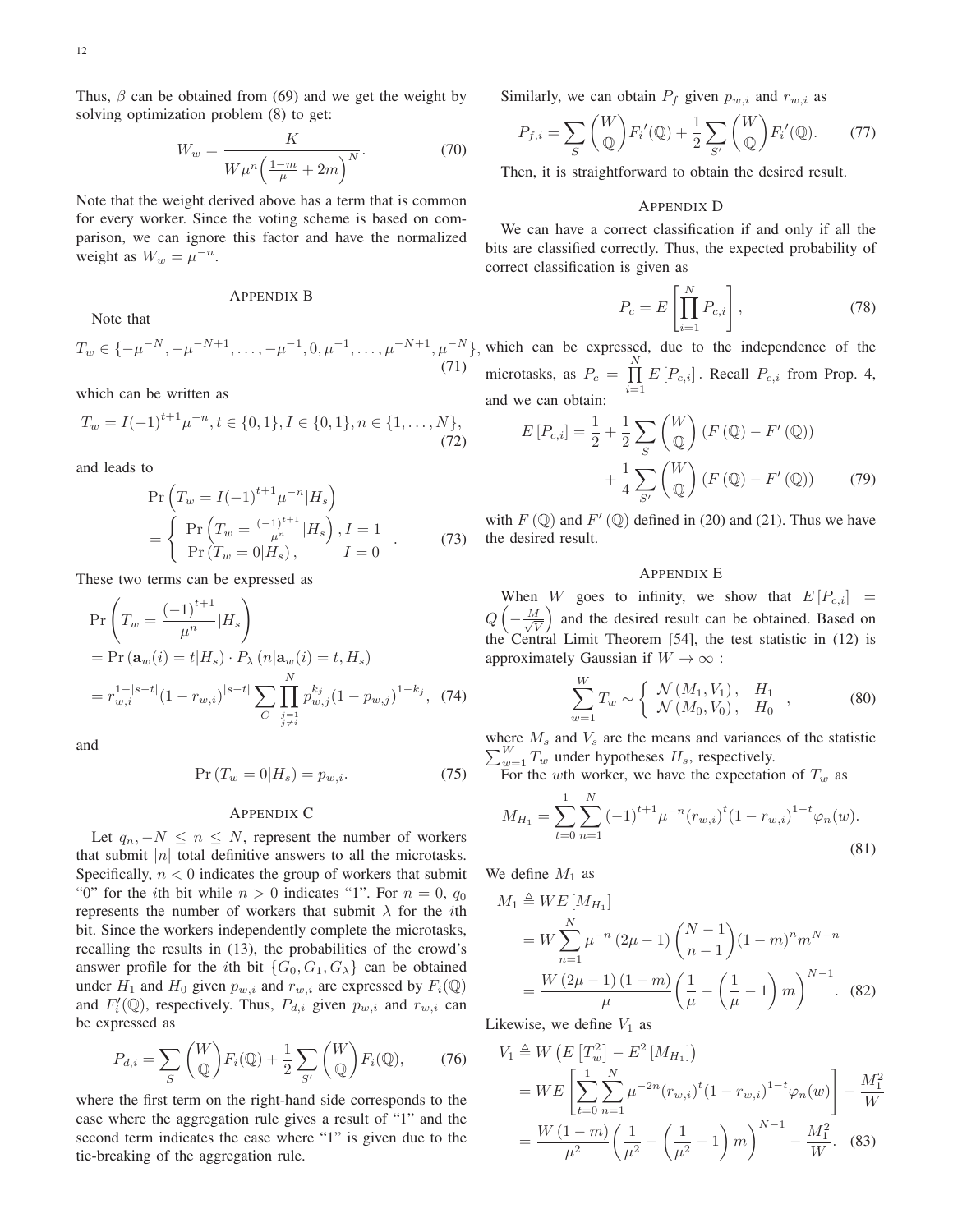Similarly, we can derive  $M \triangleq M_1 = -M_0$  and  $V \triangleq V_1 =$  $V_0$ . By looking back at the decision criterion for the *i*th bit (12), we obtain the desired result.

#### APPENDIX F

Since the workers complete the microtasks independently, recall the results in (13) and we have

$$
E[P_{d,i}] = \sum_{S_1} {W \choose \mathbb{Q}_1} F(\mathbb{Q}_1) + \frac{1}{2} \sum_{S'_1} {W \choose \mathbb{Q}_1} F(\mathbb{Q}_1), \quad (84)
$$

and

$$
E[P_{f,i}] = \sum_{S_1} {W \choose \mathbb{Q}_1} F'(\mathbb{Q}_1) + \frac{1}{2} \sum_{S'_1} {W \choose \mathbb{Q}_1} F'(\mathbb{Q}_1), \quad (85)
$$

with  $F(\mathbb{Q}_1)$  and  $F'(\mathbb{Q}_1)$  as given above. Then, it is straight-<br>forward to obtain the desired result forward to obtain the desired result.

#### **REFERENCES**

- [1] H. V. Poor, K.-C. Chen, V. Krishnamurthy, D. Shah, and P. J. Wolfe, "Introduction to the issue on signal processing for social networks," *IEEE J. Sel. Topics Signal Process.*, vol. 8, pp. 511–513, Aug. 2014.
- [2] D. Tapscott and A. D. Williams, *Wikinomics: How Mass Collaboration Changes Everything*. New York: Portfolio Penguin, 2006.
- [3] J. Howe, *Crowdsourcing: Why the Power of the Crowd Is Driving the Future of Business*. New York: Crown Business, 2008.
- [4] D. Tapscott and A. D. Williams, *Macrowikinomics: Rebooting Business and the World*. New York: Portfolio Penguin, 2010.
- [5] M.-C. Yuen, I. King, and K.-S. Leung, "A survey of crowdsourcing systems," in *Proc. IEEE 3rd Int. Conf. Social Comput. (SOCIALCOM 2011)*, 2011, pp. 766–773.
- [6] D. Bollier, *The Future of Work*. Washington, DC: The Aspen Institute, 2011.
- [7] T. Hoßfeld, C. Keimel, M. Hirth, B. Gardlo, J. Habigt, K. Diepold, and P. Tran-Gia, "Best practices for QoE crowdtesting: QoE assessment with crowdsourcing," *IEEE Trans. Multimedia*, vol. 16, pp. 541–558, Jan. 2014.
- [8] M. Hosseini, K. Phalp, J. Taylor, and R. Ali, "The four pillars of crowdsourcing: A reference model," in *Proc. IEEE 8th Int. Conf. Research Challenges in Inf. Sci. (RCIS 2014)*, 2014, pp. 1–12.
- [9] P. Paritosh, P. Ipeirotis, M. Cooper, and S. Suri, "The computer is the new sewing machine: Benefits and perils of crowdsourcing," in *Proc. 20th Int. Conf. World Wide Web (WWW'11)*, Mar.–Apr. 2011, pp. 325– 326.
- [10] E. Kamar, S. Hacker, and E. Horvitz, "Combining human and machine intelligence in large-scale crowdsourcing," in *Proc. 11th Int. Conf. Autonomous Agents and Multiagent Systems (AAMAS 2012)*, Jun. 2012, pp. 467–474.
- [11] S. Burrows, M. Potthast, and B. Stein, "Paraphrase acquisition via crowdsourcing and machine learning," *ACM Trans. Intell. Syst. Technol.*, vol. 4, p. 43, Jul. 2013.
- [12] J. Fan, M. Zhang, S. Kok, M. Lu, and B. C. Ooi, "CrowdOp: Query optimization for declarative crowdsourcing systems," *IEEE Trans. Knowl. Data Eng.*, vol. 27, pp. 2078–2092, Aug. 2015.
- [13] R. Sprugnoli, G. Moretti, M. Fuoli, D. Giuliani, L. Bentivogli, E. Pianta, R. Gretter, and F. Brugnara, "Comparing two methods for crowdsourcing speech transcription," in *Proc. IEEE Int. Conf. Acoust., Speech, Signal Process. (ICASSP 2013)*, May 2013, pp. 8116–8120.
- [14] T. Hoßfeld, M. Hirth, P. Korshunov, P. Hanhart, B. Gardlo, C. Keimel, and C. Timmerer, "Survey of web-based crowdsourcing frameworks for subjective quality assessment," in *Proc. 2014 IEEE 16th Int. Workshop Multimedia Signal Process. (MMSP)*, Sep. 2014, pp. 1–6.
- [15] F. Ribeiro, D. Florencio, and V. Nascimento, "Crowdsourcing subjective image quality evaluation," in *Proc. 2011 18th IEEE Int. Conf. Image Process. (ICIP)*, Sep. 2011, pp. 3097–3100.
- [16] F. Ribeiro, D. Florencio, C. Zhang, and M. Seltzer, "CROWDMOS: An approach for crowdsourcing mean opinion score studies," in *Proc. IEEE Int. Conf. Acoust., Speech, Signal Process. (ICASSP 2011)*, May 2011, pp. 2416–2419.
- [17] P. G. Ipeirotis, F. Provost, and J. Wang, "Quality management on Amazon Mechanical Turk," in *Proc. ACM SIGKDD Workshop Human Comput. (HCOMP'10)*, Jul. 2010, pp. 64–67.
- [18] M. Allahbakhsh, B. Benatallah, A. Ignjatovic, H. R. Motahari-Nezhad, E. Bertino, and S. Dustdar, "Quality control in crowdsourcing systems: Issues and directions," *IEEE Internet Comput.*, pp. 76–81, Mar. 2013.
- [19] K. Mo, E. Zhong, and Q. Yang, "Cross-task crowdsourcing," in *Proc. ACM Int. Conf. Knowl Discovery Data Mining*, Aug. 2013, pp. 677–685.
- [20] L. R. Varshney, "Participation in crowd systems," in *Proc. 50th Annu. Allerton Conf. Commun. Control Comput.*, Oct. 2012, pp. 996–1001.
- [21] M. Hirth, T. Hoßfeld, and P. Tran-Gia, "Analyzing costs and accuracy of validation mechanisms for crowdsourcing platforms," *Math. Comput. Model.*, vol. 57, pp. 2918–2932, Jul. 2013.
- [22] A. Vempaty, L. R. Varshney, and P. K. Varshney, "Reliable crowdsourcing for multi-class labeling using coding theory," *IEEE J. Sel. Topics Signal Process.*, vol. 8, pp. 667–679, Aug. 2014.
- [23] D. R. Karger, S. Oh, and D. Shah, "Iterative learning for reliable crowdsourcing systems," in *Advances in Neural Information Processing Systems (NIPS) 24*. Cambridge, MA: MIT Press, 2011, pp. 1953–1961.
- [24] M. Hasegawa-Johnson, J. Cole, P. Jyothi, and L. R. Varshney, "Models of dataset size, question design, and cross-language speech perception for speech crowdsourcing applications," *Laboratory Phonology*, vol. 6, pp. 381–431, Oct. 2015.
- [25] P. Jyothi and M. Hasegawa-Johnson, "Acquiring speech transcriptions using mismatched crowdsourcing," in *Proc. 29th AAAI Conf. Artificial Intelligence (AAAI'15)*, Nov. 2015.
- [26] L. R. Varshney, P. Jyothi, and M. Hasegawa-Johnson, "Language coverage for mismatched crowdsourcing," in *Proc. 2016 Inf. Theory Appl. Workshop*, Feb. 2016.
- [27] C. Liu, P. Jyothi, H. Tang, V. Manohar, R. Sloan, T. Kekona, M. Hasegawa-Johnson, and S. Khudanpur, "Adapting ASR for underresourced languages using mismatched transcriptions," in *Proc. IEEE Int. Conf. Acoust., Speech, Signal Process. (ICASSP 2016)*, Mar. 2016.
- [28] P. Jyothi and M. Hasegawa-Johnson, "Transcribing continuous speech using mismatched crowdsourcing," in *Proc. Int. Conf. Spok. Lang. Process. (INTERSPEECH 2015)*, Sep. 2015.
- [29] W. Chen, M. Hasegawa-Johnson, and N. F. Chen, "Mismatched crowdsourcing based language perception for under-resourced languages," *Procedia Computer Science*, vol. 81, pp. 23–29, 2016.
- [30] X. Kong, P. Jyothi, and M. Hasegawa-Johnson, "Performance improvement of probabilistic transcriptions with language-specific constraints," *Procedia Computer Science*, vol. 81, pp. 30–36, 2016.
- [31] R. Dhar, "Consumer preference for a no-choice option," *J. Consumer Research*, vol. 24, pp. 215–231, Sep. 1997.
- [32] H. J. Jung, Y. Park, and M. Lease, "Predicting next label quality: A time-series model of crowdwork," in *Proc. 2nd AAAI Conf. Hum. Compt. Crowdsourcing (HCOMP'14)*, Nov. 2014, pp. 87–95.
- [33] C. Chow, "On optimum recognition error and reject tradeoff," *IEEE Trans. Inf. Theory*, vol. IT-16, pp. 41–46, Jan. 1970.
- [34] P. L. Bartlett and M. H. Wegkamp, "Classification with a reject option using a hinge loss," *J. Mach. Learn. Res.*, vol. 9, pp. 1823–1840, Jun. 2008.
- [35] J. B. Predd, D. N. Osherson, S. R. Kulkarni, and H. V. Poor, "Aggregating probabilistic forecasts from incoherent and abstaining experts," *Decision Analysis*, vol. 5, pp. 177–189, Jul. 2008.
- [36] K. R. Varshney, "A risk bound for ensemble classification with a reject option," in *Proc. IEEE Workshop Stat. Signal Process. (SSP 2011)*, Jun. 2011, pp. 769–772.
- [37] D. Yue, G. Yu, D. Shen, and X. Yu, "A weighted aggregation rule in crowdsourcing systems for high result accuracy," in *Proc. IEEE 12th Int. Conf. Depend., Auton. Secure Comput. (DASC)*, Aug. 2014, pp. 265–270.
- [38] D. R. Karger, S. Oh, and D. Shah, "Budget-optimal crowdsourcing using low-rank matrix approximations," in *Proc. 49th Annu. Allerton Conf. Commun. Control Comput.*, Sep. 2011, pp. 284–291.
- [39] D. Sanchez-Charles, J. Nin, M. Sole, and V. Muntes-Mulero, "Worker ranking determination in crowdsourcing platforms using aggregation functions," in *Proc. IEEE Int. Conf. Fuzzy Syst. (FUZZ 2014)*, Jul. 2014, pp. 1801–1808.
- [40] A. J. Quinn and B. B. Bederson, "Human computation: a survey and taxonomy of a growing field," in *Proc. 2011 Annu. Conf. Hum. Factors Comput. Syst. (CHI 2011)*, May 2011, pp. 1403–1412.
- [41] Y. Zhang and M. van der Schaar, "Reputation-based incentive protocols in crowdsourcing applications," in *Proc. 31st IEEE Conf. Computer Commun. (INFOCOM 2012)*, Mar. 2012, pp. 2140–2148.
- [42] D. Ruta and B. Gabrys, "Classifier selection for majority voting," *Inform. Fusion*, vol. 6, pp. 63–81, Mar. 2005.